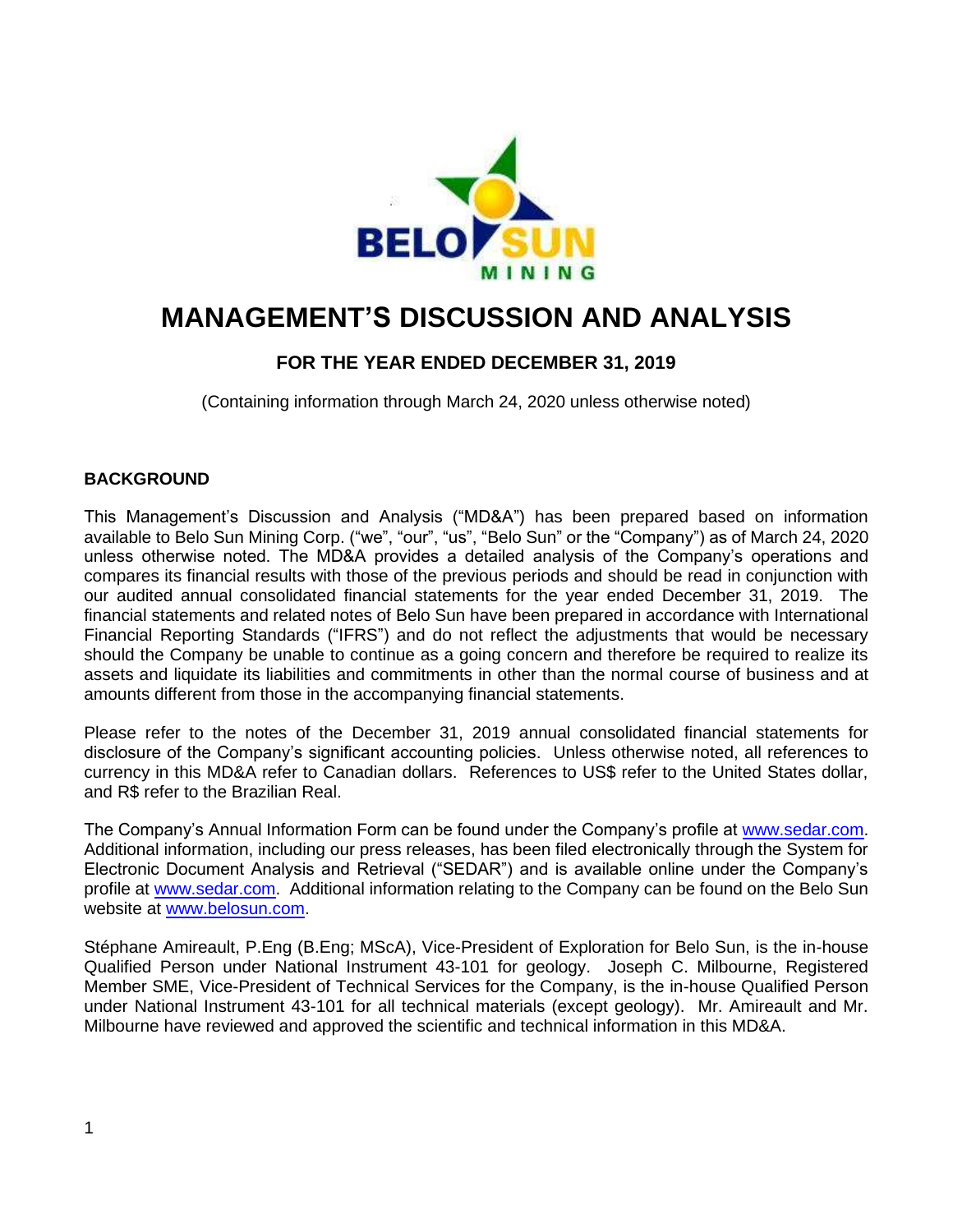# **CAUTIONARY STATEMENT REGARDING FORWARD-LOOKING INFORMATION**

Except for statements of historical fact relating to Belo Sun, certain information contained herein constitutes forward-looking information under Canadian securities legislation. Forward-looking information includes, without limitation, statements with respect to: possible events, the future price of gold, the estimation of Mineral reserves and Mineral Resources, the realization of Mineral Reserve and Mineral Resource estimates, the timing and amount of estimated future production, costs of production, capital expenditures, costs and timing of the development of projects and new deposits, timing and status to resolve legal claims or injunctions, success of exploration, development and mining activities, permitting timelines, currency fluctuations, requirements for additional capital, changes in government jurisdiction regarding permitting authority activities, changes in government permitting requirements, government regulation of mining operations, environmental risks, unanticipated reclamation expenses, title disputes or claims and limitations on insurance coverage. The words "anticipates", ''plans'', "expects", "indicative", "intend", "scheduled", "timeline", "estimates", "forecasts", "guidance", "opportunity", "outlook", "potential", "projected", "schedule", "seek", "strategy", "study" (including, without limitation, as may be qualified by "feasibility" and "pre-feasibility"), "targets", "models", or ''believes'', or variations of or similar such words and phrases or statements that certain actions, events or results "may", "could", "would", or "should", "might", or "will be taken", "occur" or "be achieved" and similar expressions identify forward-looking information. Forward-looking information is necessarily based upon a number of estimates and assumptions that, while considered reasonable by Belo Sun and its external professional advisors as of the date of such statements, are inherently subject to significant business, economic and competitive uncertainties and contingencies. There can be no assurance that forwardlooking statements will prove to be accurate, as actual results and future events could differ materially from those anticipated in such statements.

Forward-looking information is provided for the purpose of providing information about management's expectations and plans relating to the future. All of the forward-looking statements made in this MD&A are qualified by these cautionary statements and those made in our other filings with the securities regulators of Canada including, but not limited to, the cautionary statements made in the ''Risk Factors'' section of our most recently filed Annual Information Form and this MD&A. These factors are not intended to represent a complete list of the factors that could affect Belo Sun. Economic analyses (including Mineral reserve and Mineral Resource estimates) in technical reports are based on commodity prices, costs, sales, revenue and other assumptions and projections that can change significantly over short periods of time. As a result, economic information in a technical report can quickly become outdated. Belo Sun disclaims any intention or obligation to update or revise any forward-looking information or to explain any material difference between subsequent events and such forward-looking information, except to the extent required by applicable law and regulations.

# **ACRONYMS AND TERMS**

Below are acronyms and terms that will be referenced throughout the MDA:

FUNAI: Fundacao Nacional do Indio (Federal Ministry of Indigenous Affairs)

IBAMA: Insituto Brasileiro Do Meio Ambiente E Dos Recoursos Naturais Renovaveis (Brazilian Institue of Environment)

SEMAS: Secretaria de Estado de Meio Ambiente e Sustentabilidade (Secretariat of Enviorment and Sustainability of the State of Para)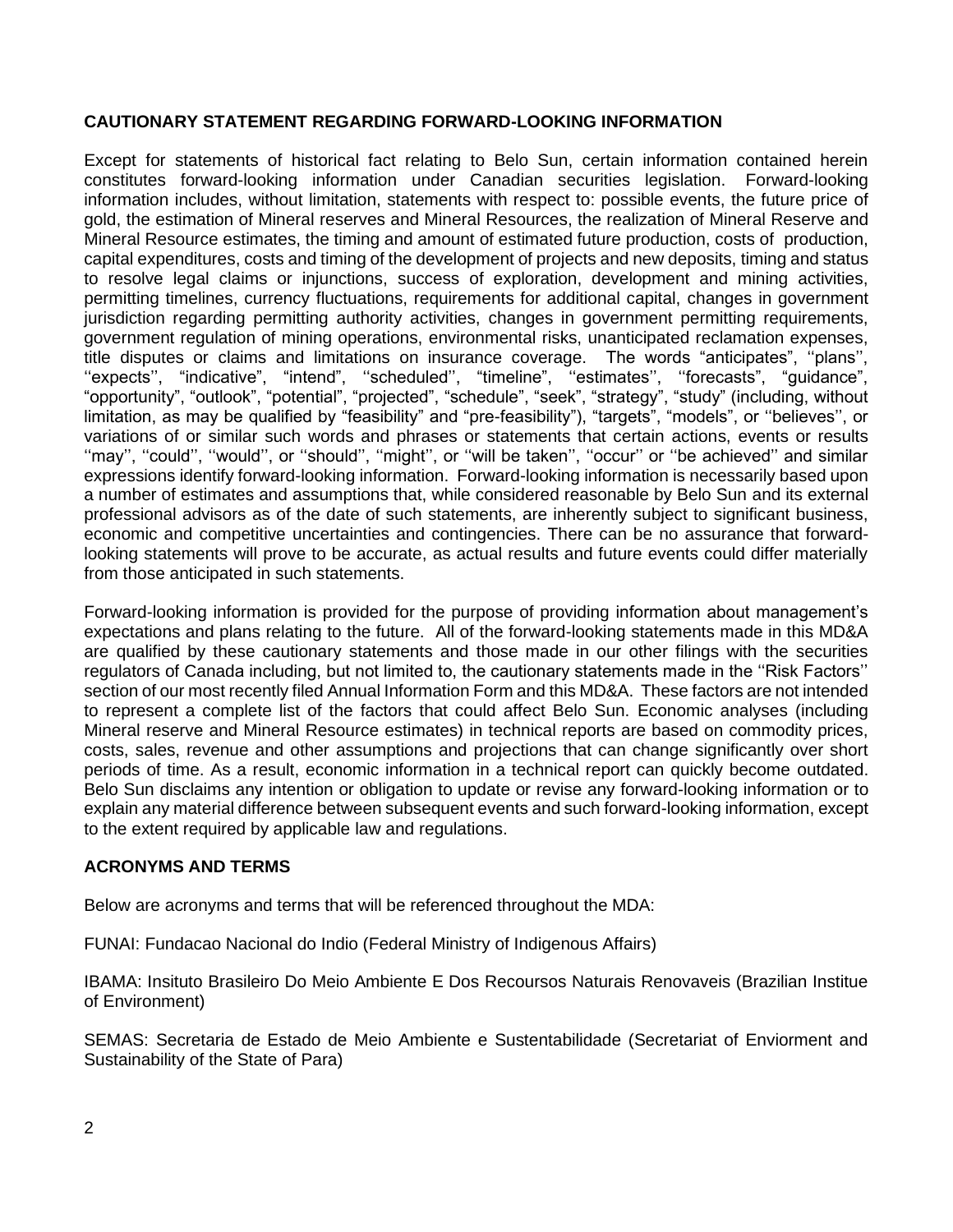INCRA: Instituto Nacional de Colonização e Reforma Agrária (National Institute of Colonization and Agrarian Reform)

EIA: Environmental Impact Assessment

- LP: Licença Prévia in Brazil or Environmental Licence
- LI: Licença de Instalação in Brazil or Construction Licence
- LO: Licença de Operação in Brazil or Operation Licence
- MPF: Federal Prosecution Service

MPE: State Prosecution Service

# **OVERVIEW OF THE COMPANY**

Belo Sun is a Canadian TSX listed development and mineral exploration mining company with a portfolio of gold-focused properties in Brazil. Belo Sun's principal asset is the Volta Grande Gold Project ("PVG" or "Volta Grande Gold Project") in Pará State near the city of Altamira. Belo Sun's other properties are the Patrocinio Gold Project in Pará State and the Rainbow Alexandrite Project in Goias State.

Highlights for the year ended December 31, 2019 and subsequent events include:

- The Company completed the Indigenous Study in accordance with FUNAI's guidelines and protocols, as required to lift the suspension of the LI. The Indigenous Study was submitted to FUNAI in February 2020. The Company expects the FUNAI review to take between three to six months as regulated by FUNAI's internal schedule.
- **In February 2020, the Company appointed Peter Nixon to the Board of Directors as lead independent** director, replacing Bruce Humphrey. Mr. Nixon has served on the boards of several publicly traded mining companies and has successfully guided many of them through the permitting and development stages.
- The Company completed the consultation with Indigenous groups near the PVG. The Company conducted comprehensive site visits for the adult population of the local Indigenous communities, explaining the project and answering questions. The Company sponsored eight seminars conducted by independent professionals covering the topics of explosives, tailings facilities and hazardous materials. In addition, the Company organized and facilitated two site visits to operating mines similar to the PVG for both of the local Indigenous communities.
- The Company remains engaged in discussions with INCRA to find a satisfactory solution for the overlap of INCRA land and the Volta Grande Mining concession.
- The Company continues to advance work to satisfy conditions set out in the LI, specifically related to the environment, community, operating standards and documentation.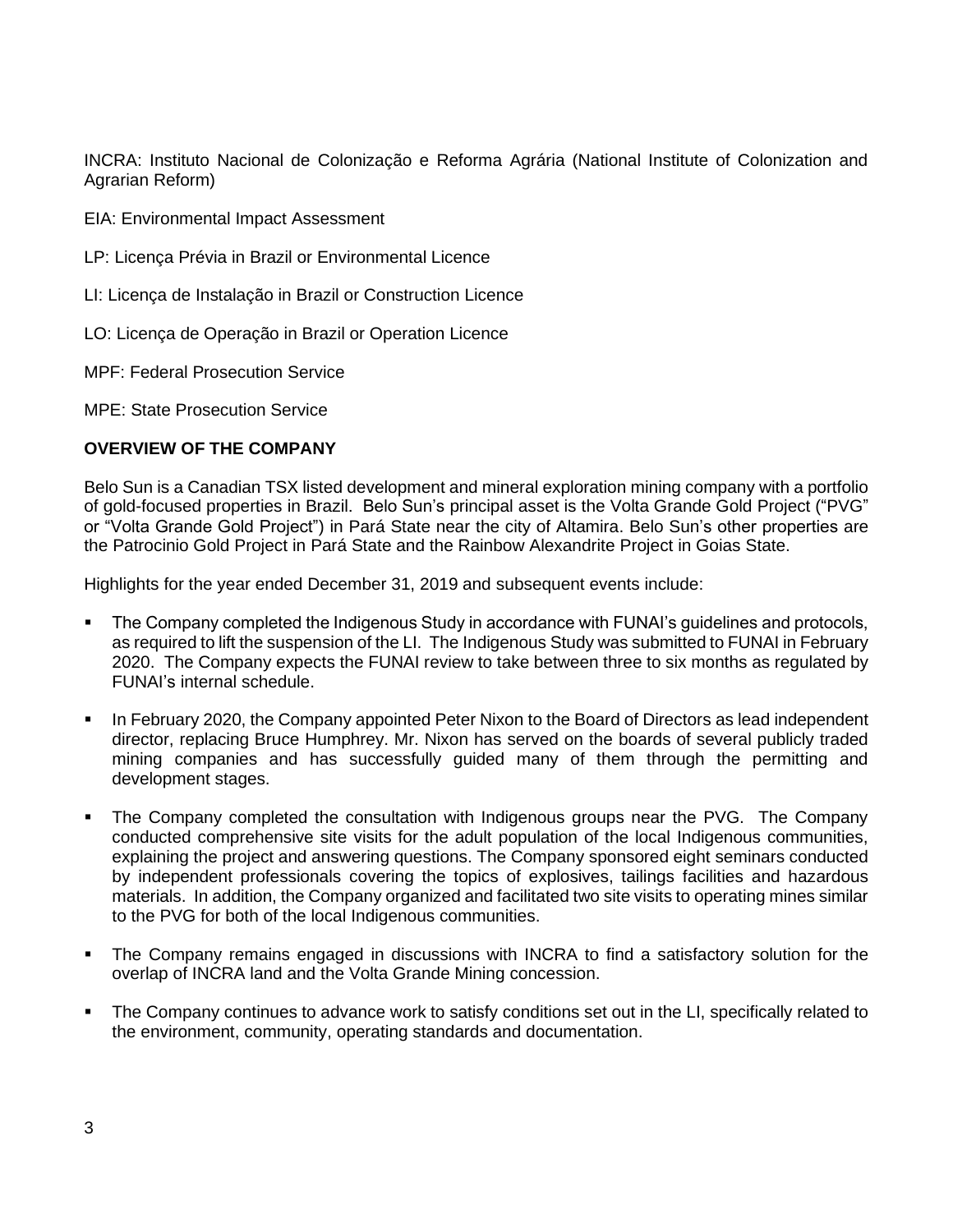- **•** The Company continues to advance work related to the PVG to ensure optimization with engineering and geochemical characterization studies, construction planning optimization and capital and operational cost reviews.
- The Company is evaluating the optimal funding solution for the PVG.
- The Company is conducting basic regional exploration activities.
- The Company continues to defend and follow any related court cases regarding the PVG.

# **OUTLOOK**

For 2020, the Company continues to focus on the advancement of the PVG with four main objectives:

- Approval of the Indigenous Study. In February 2020, the Company submitted the Indigenous Study to FUNAI. The Company will now focus on regular follow-up and closely monitor the Indigenous Study review within FUNAI throughout the process to try to mitigate any schedule delays.
- Project optimization with engineering and geochemical characterization studies, construction planning optimization and capital and operational cost reviews.
- Continue to seek and evaluate the best funding solution for the PVG.
- Continue discussions with INCRA to complete the resolution of the overlap of INCRA land and PVG concessions. Both INCRA and Belo Sun have proceeded with discussions with a mutual goal of resolving this item.

# **OVERVIEW OF THE VOLTA GRANDE GOLD PROJECT**

The Volta Grande Gold Project (100% owned) is located approximately 49 kilometers southeast of the town of Altamira (pop. 150,000) in the northern region of Pará State. Altamira is a prosperous regional center with excellent infrastructure. The Volta Grande Gold Project, the Company's primary focus, is an advanced-stage development and exploration project where gold Mineral Resources and Mineral Reserves have been estimated.

Gold Mineralization in the Volta Grande Gold Project area was identified at numerous sites in the 1990s by past operators TVX Gold Inc. (now part of Kinross Gold Corporation) and Battle Mountain Exploration (now part of Newmont Mining Corporation). Historical drilling by these companies included more than 27,000 meters of combined core, auger, and reverse circulation drilling and several thousand channel and soil samples. Preliminary metallurgical work indicated that Volta Grande Gold Project Mineralization is amenable to conventional milling and cyanidation process methods, with gold recoveries of up to 95% in bottle roll tests.

The shear-hosted main Mineral Resources are currently contained in the area of the Volta Grande Gold Project called the North Block. The North Block is a string of connected deposits, comprised of Ouro Verde and Grota Seca. The Volta Grande Gold Project Feasibility Study only considered the extraction of Mineral Resources from the North Block. Belo Sun also has a currently small Mineral Resource in an area called Greia which is approximately 1 km from the Volta Grande Gold Project and another Mineral Resource called the South Block which is approximately 6km from the Volta Grande Gold Project.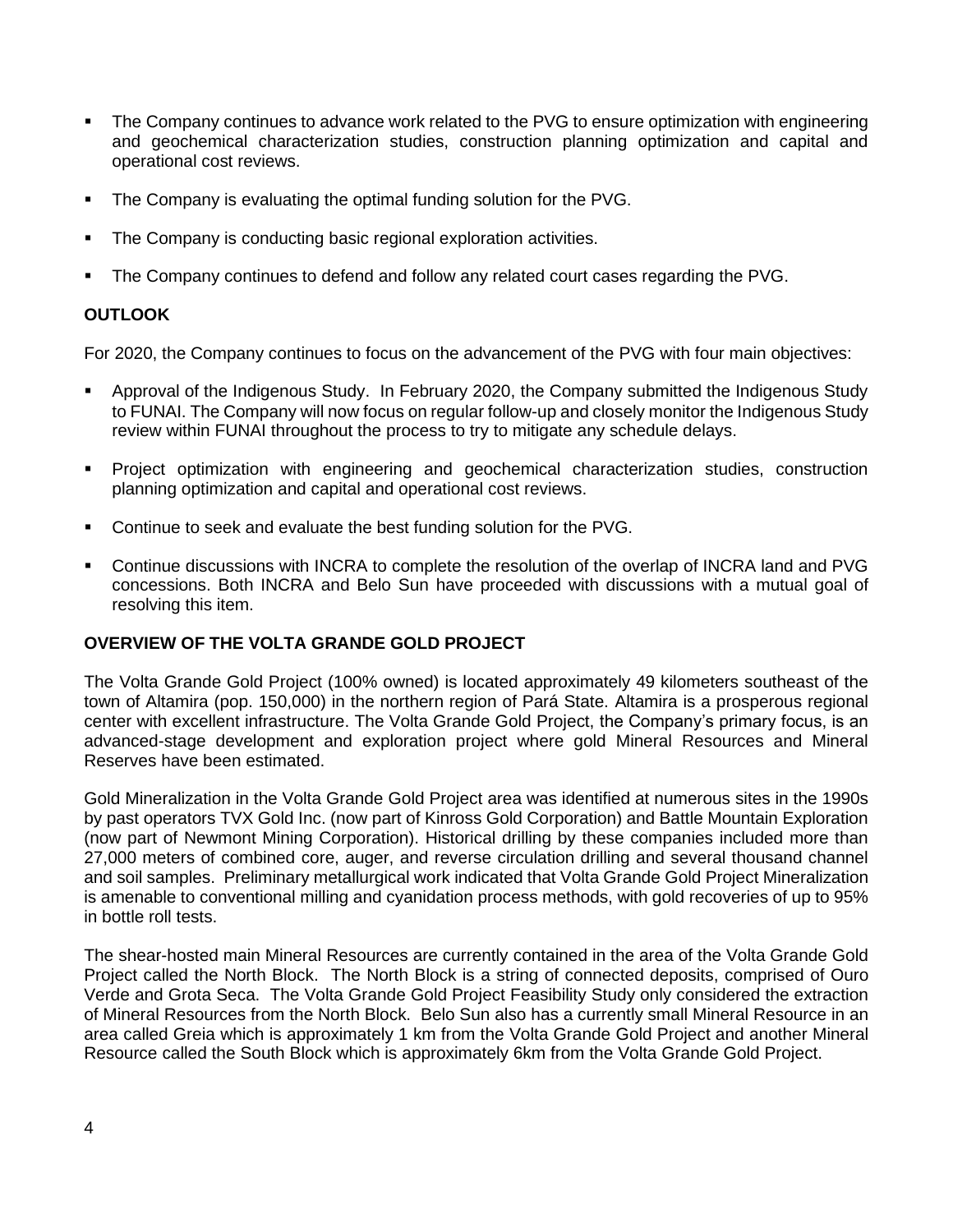Most of the Mineralized areas are characterized by a large alteration envelope having numerous narrow zones of high-grade gold Mineralization and have had Garimpeiros (informal miners) workings. There is excellent geological potential at Volta Grande Gold Project for expansion and the discovery of additional Mineralized zones within the large alteration envelope in the host intrusive rocks, which have been traced for more than seven kilometers along strike in the North Block. Two types of gold Mineralization are present: primary gold in intrusive rocks and secondary gold in the saprolitic zone overlying the primary Mineralization.

The property has been mined historically by Garimpeiros (informal miners) using both open pit and underground mining methods with several shafts of 80 to up to 300 meters along high-grade veins. Grab samples from these shafts have assayed as high as 474.9 g/t Au.

In 2005, the Company signed an agreement modifying the terms of the acquisition of a 100 percent interest in the PVG. Under the original terms of the contract signed in 2004, the Company was to pay to the vendor US\$3 million over four years. Under the modified agreement the Company agreed to pay to the vendor a total of US\$600,000 which was paid in full in 2006. The transfer of title to the Volta Grande Gold Project occurred following the arrangements with CPRM, whereby the Company has committed to pay CPRM R\$3,740,000 if a mineable deposit is defined on the Volta Grande Gold Project. Payments would begin two years following production and could be paid over ten years on a quarterly basis. As security, the Company had purchased a term deposit of R\$3,740,000.

In March 2008, the Company successfully renegotiated the agreement with CPRM. Under the new terms, CPRM released to the Company R\$3,525,087 of the total term deposit of R\$4,273,087 held in security to cover the Company's debt owed to CPRM. In addition, the Company allocated the balance of the original term deposit that was not released, amounting to R\$748,000, to be retained in an interest-bearing term deposit to cover future royalty payments.

Starting in 2010, Belo Sun has carried out a large drill exploration program that consisted of over 700 drill holes for a total of over 180,000 meters drilled (mostly by diamond drilling) at Ouro Verde, Grota Seca, Greia (mostly reverse circulation drilling) and South Block. The results at the North Block outlined the size of the Mineralizing system with a pit-constrained Mineral Resource extending over 4km on strike and over 500 meters deep for Ouro Verde, Central and Grota Seca and was the Mineral Resources used in the development of the Volta Grande Gold Project Feasibility Study.

# **FEASIBILITY STUDY**

In March 2015, the Company completed a Feasibility Study on its Volta Grande Gold Project. The Feasibility Study was prepared in accordance with National Instrument 43-101 (NI 43-101) of the Canadian Securities Administrators. Projections include:

- Annual gold production of 268,000 oz averaged over the first 10 years of the mine life
- Post-tax Internal Rate of Return of 26% using a gold price of US\$1,200/oz and an exchange rate of 3.1:1 (Brazil R\$3.1: US\$1)
- Post-tax Net Present Value of US\$665 million at a 5% discount rate
- Initial capital costs of US\$298 million, including pre-production costs and taxes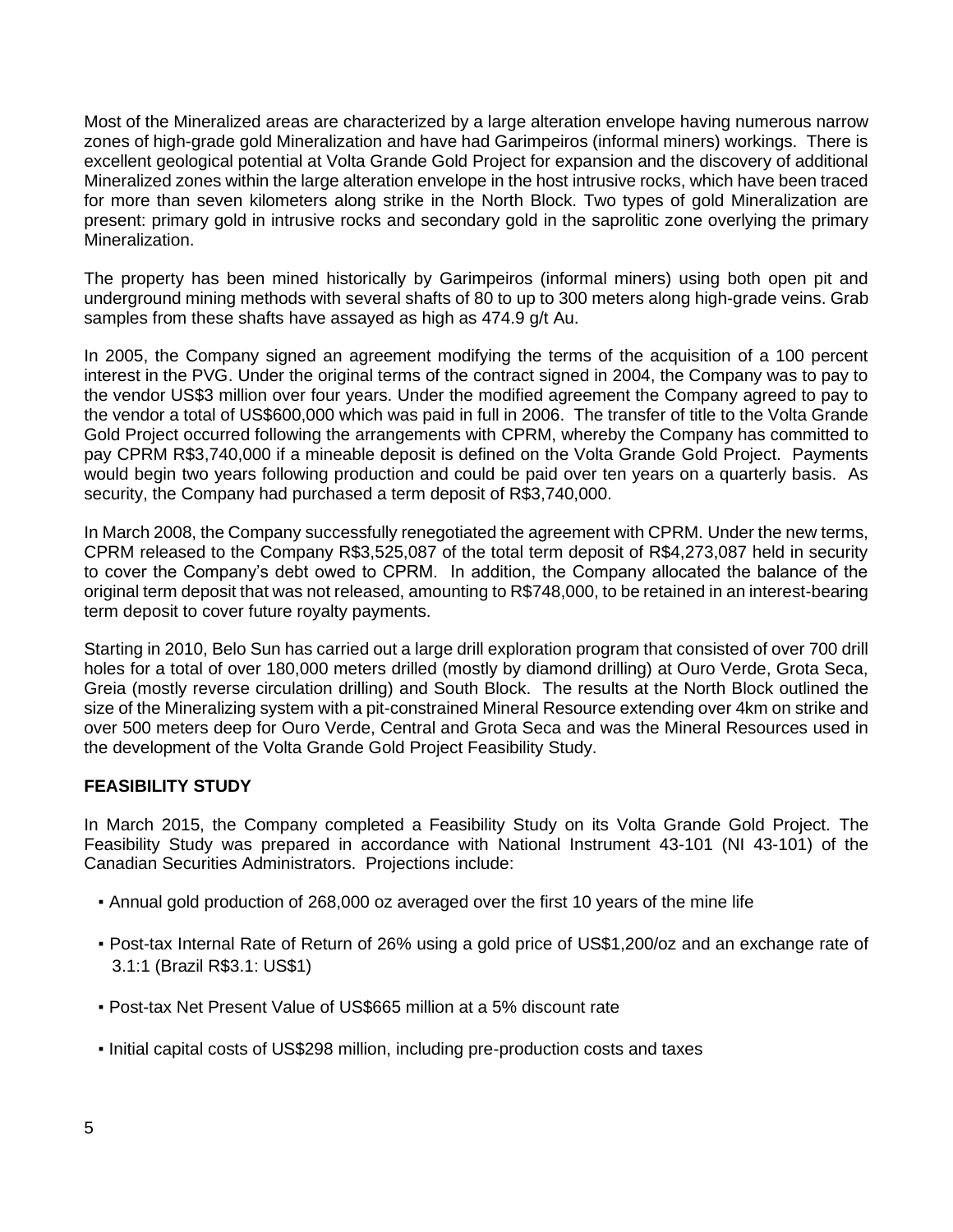- Average cash operating costs of US\$618/oz and all-in sustaining costs of US\$779/oz
- Proven and Probable Mineral reserves of 3.8 million ounces of gold (see table below)

See "Cautionary Statement Regarding Forward-Looking Information".

Summary of Volta Grande Economic Results by Gold Price

|                          | <b>High Case</b> | <b>Base Case</b> | Low Case      |
|--------------------------|------------------|------------------|---------------|
| Gold Price (US\$ per oz) | \$1,300          | \$1,200          | \$1,100       |
|                          |                  |                  |               |
| Pre-Tax NPV (5%)         | \$1,171 million  | \$941 million    | \$712 million |
| Pre-Tax IRR              | 43%              | 36%              | 29%           |
|                          |                  |                  |               |
| Post-Tax NPV (5%)        | \$855 million    | \$665 million    | \$472 million |
| Post-Tax IRR             | 32%              | 26%              | 20%           |

Volta Grande Project Capital Expenditures Estimate Breakdown (Post-tax), in US\$

| <b>Initial Capital</b>                       |                      |
|----------------------------------------------|----------------------|
| Process & Infrastructure                     | \$244 million        |
| Mining                                       | \$20 million         |
| <b>Pre-Production Costs - Process</b>        | \$3 million          |
| <b>Pre-Production Costs - Mining</b>         | \$32 million         |
| Total -- Initial Capital                     | \$298 million        |
| Total -- Expansion Capital                   | \$63 million         |
| Average Sustaining Capital over life of mine | \$7.3 million / year |

Values have been rounded to the nearest million.

The Feasibility Study capital and operating cost estimates for the Volta Grande Gold Project are summarized below.

| Summary of Volta Grande Project Operating Cost Estimates Average Life-of-Mine Operating Cost |
|----------------------------------------------------------------------------------------------|
| US\$10.62/tonne milled                                                                       |
| US\$7.26/tonne milled                                                                        |
| US\$0.84/tonne milled                                                                        |
| US\$18.72/tonne milled                                                                       |
| US\$618/oz                                                                                   |
| US\$779/oz                                                                                   |
|                                                                                              |

# **Volta Grande Gold Project Mineral Reserves**

The Mineral Reserves for the Volta Grande Gold Project are Fully Diluted and are based on the conversion of measured and indicated Mineral Resources within the current Feasibility Study mine plan. A portion of the Measured Mineral Resources are converted directly to Proven Mineral Reserves and a portion of the Indicated Mineral Resources to Probable Mineral Reserves.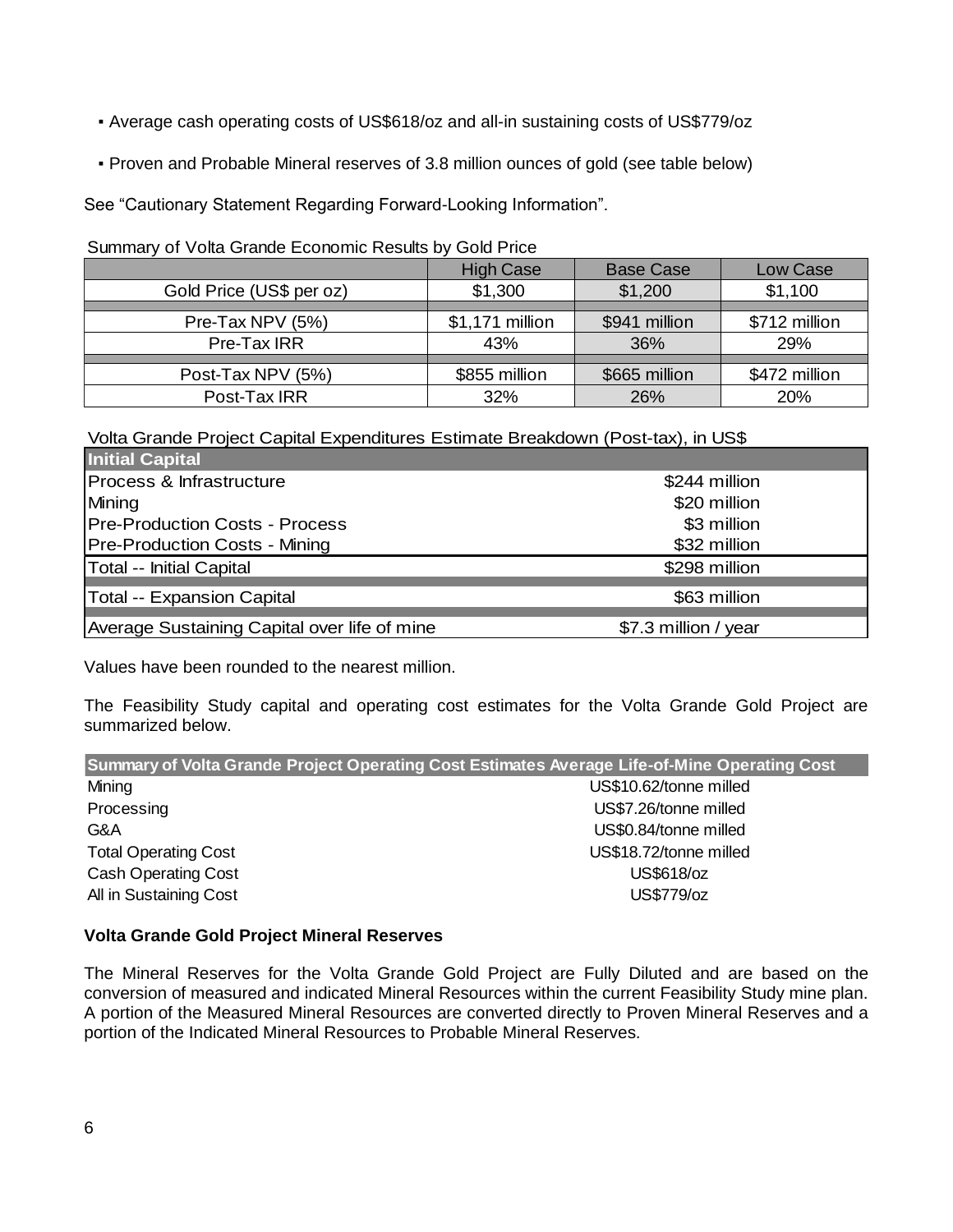The Fully Diluted Mineral Reserves (the mining dilution has been included and considered in the grade and tonnes) for the Volta Grande Gold Project are shown below.

| <b>Classification</b> | Tonnes (t)  | Gold Grade (g/t) | <b>Contained Gold (oz)</b> |
|-----------------------|-------------|------------------|----------------------------|
| <b>Proven</b>         | 41,757,000  | 1.07             | 1.442.000                  |
| Probable              | 74,212,000  | 0.98             | 2,346,000                  |
| Proven + Probable     | 115,969,000 | 1.02             | 3,788,000                  |

### **Volta Grande Project Proven and Probable Reserves\***

*\*This Mineral Reserve estimate is as of March 25, 2015 and is based on the new Mineral Resource estimate dated March 2015. The Mineral reserve calculation was completed under the supervision of Gordon Zurowski, P.Eng of AGP Mining Consultants Inc, who is a Qualified Person as defined under National Instrument 43-101. Mineral reserves are stated within the final design pit based on a USD\$1,020 per ounce gold price pit shell with a USD\$1,200 per ounce gold price for revenue. The cutoff grade was 0.37 g/t for Ouro Verde and 0.40 g/t for Grota Seca. The mining cost averaged USD\$10.90/tonne milled, processing was USD\$7.25/tonne milled and G&A was USD\$0.84/tonne milled. The process recovery averaged 93%. The exchange rate assumption applied was R\$3.10 equal to US\$1.00 The Feasibility Study only considers the Volta Grande open pit Mineralized zones. The Feasibility Study does not include any Mineral Resources from the South Block, or Mineral Resources from the Greia Zone. Mineral Resources that were part of the March 2015 Total Mineral Resource associated with South Block and underground Mineral Resources were not included in the scope of the Feasibility Study.* 

# **Mining**

The Feasibility Study considers open pit mining using a 100% owner operated equipment fleet including trucks, loaders and drills. The mine has been designed to deliver an initial 3.5 million tonnes per year (10,000 tonnes per day) of mill feed and expand to 7 million tonnes per year (20,000 tonnes per day) reaching full production in Year 3. The Feasibility Study contemplates an eight-month pre-production stripping period. The Feasibility Study optimizes the mine plan for the first ten years with an average delivered head grade of 1.38 g/t. Material from the last three months of pre-production stripping will be used to commission the process plant.

The average strip ratio for the life of the mine is estimated at 4.3:1. Open pit bench heights of 10 meters will be mined and ore hauled with 136-tonne haul trucks and matching loading equipment. Best practice grade control drilling will be done with reverse circulation drilling and rock sampling on mine benches prior to blasting. This is intended to provide flexibility for grade control during operations while maintaining reasonable mine operating costs and production capability.

# **Metallurgy**

Extensive feasibility level test work was completed by SGS, using representative run-of-mine composites, that confirmed the material from the Volta Grande Mineral deposits is amenable to a conventional crush, grind, gravity concentration, cyanide leach and carbon-in-pulp (CIP) flow sheet with overall life of mine (LOM) gold recovery of 93%

# **Infrastructure**

The Volta Grande Gold Project is located in Pará State, approximately 49 kilometers south-east of the city of Altamira. The Volta Grande Gold Project is accessible from both road and river. Altamira is a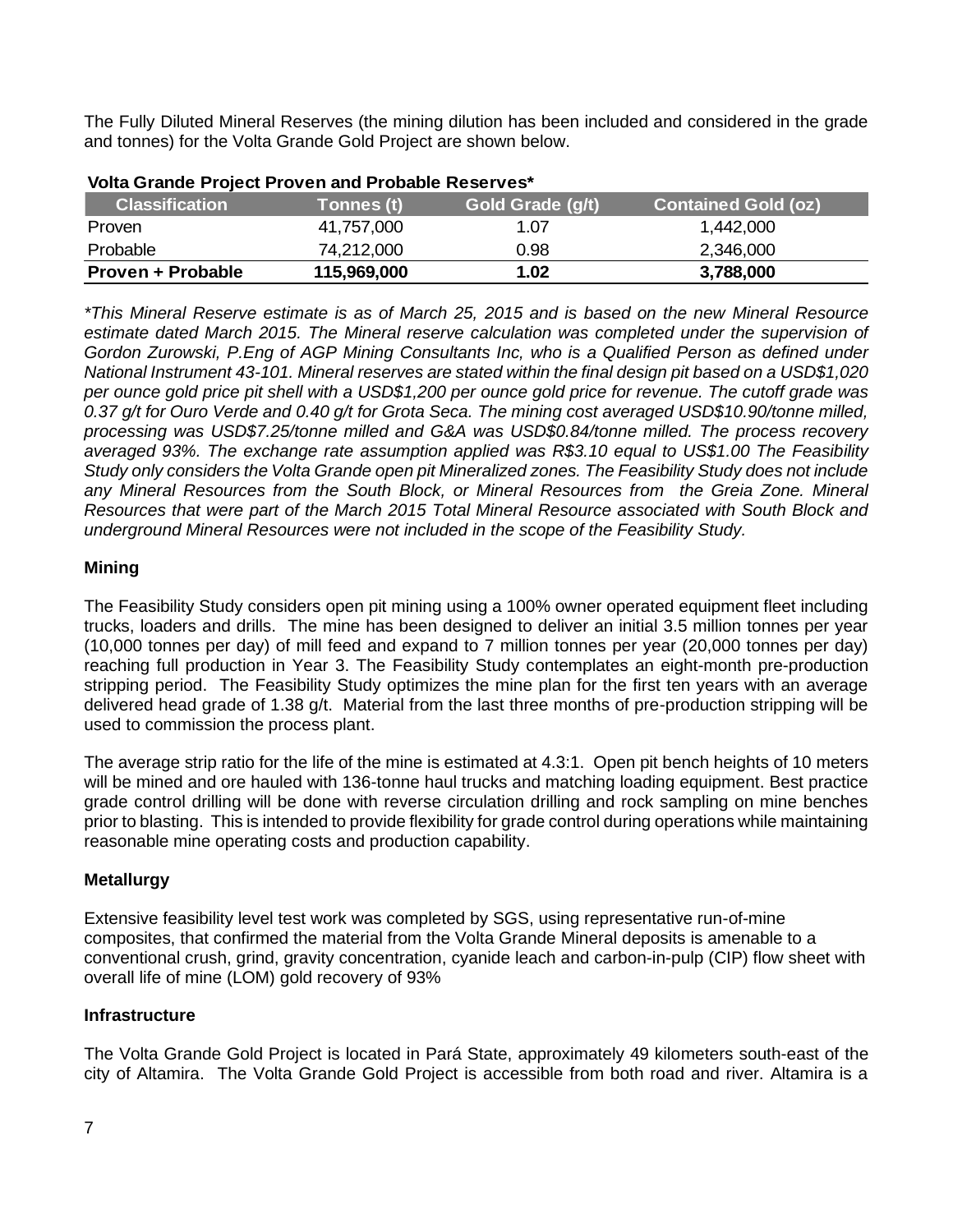major regional center with a population of 150,000 and is serviced by a local airport and the Trans-Amazonian Highway. Altamira acts as the service center for many large industrial projects in the region.

The climate in the area of the Volta Grande Gold Project is tropical with a rainy season from January to April and a dry season from May to December. The mean temperature is constant throughout the year (25°C to 30°C) and the relative humidity ranges from 65% to 85%.

Access to the mine site from the city of Altamira can be done by road and river. Road access to the PVG site is a distance of approximately 60 km with approximately 30km of road nearest to the city of Altamira being paved, the remaining 30km of access road will be upgraded and paved during the mine operation.

Power for the PVG will originate from a sub-station located 20 kilometers away and will be brought to the mine project by a 230-kV power line.

Water requirements for the Volta Grande Gold Project were designed to not extract any water from the Xingu River. Water requirements will be provided by capturing precipitation and surface run-off. The water collected in storage ponds and augmented by reclaimed water from the tailings management facility should be sufficient to meet operating requirements.

The scientific and technical information contained in the feasibility study pertaining to the Volta Grande Gold Project has been reviewed and approved by the following Qualified Persons: Dr. Jean Francois Couture, PGeo and Dr. Oy Leuangthong, P.Eng (Mineral Resource) of SRK Consulting (Canada) Inc.; Gordon Zurowski, P.Eng (Mining), of AGP Mining Consultants Inc.; Alexandre Luz, MAusIMM (Economic Analysis) of L&M Advisory; Aron Cleugh (Metallurgy and Process) and Stefan Gueorguiev, P.Eng (Infrastructure and Author of the Technical Report), of Lycopodium Minerals Canada Ltd., each of whom are independent of Belo Sun.

See "Cautionary Statement Regarding Forward-Looking Information".

The Fully Diluted Mineral Resource (the mining dilution has been included and considered in the grade and tonnes) estimate for the North Block of the Volta Grande Gold Project is outlined in the table below with an effective date of March 16, 2015.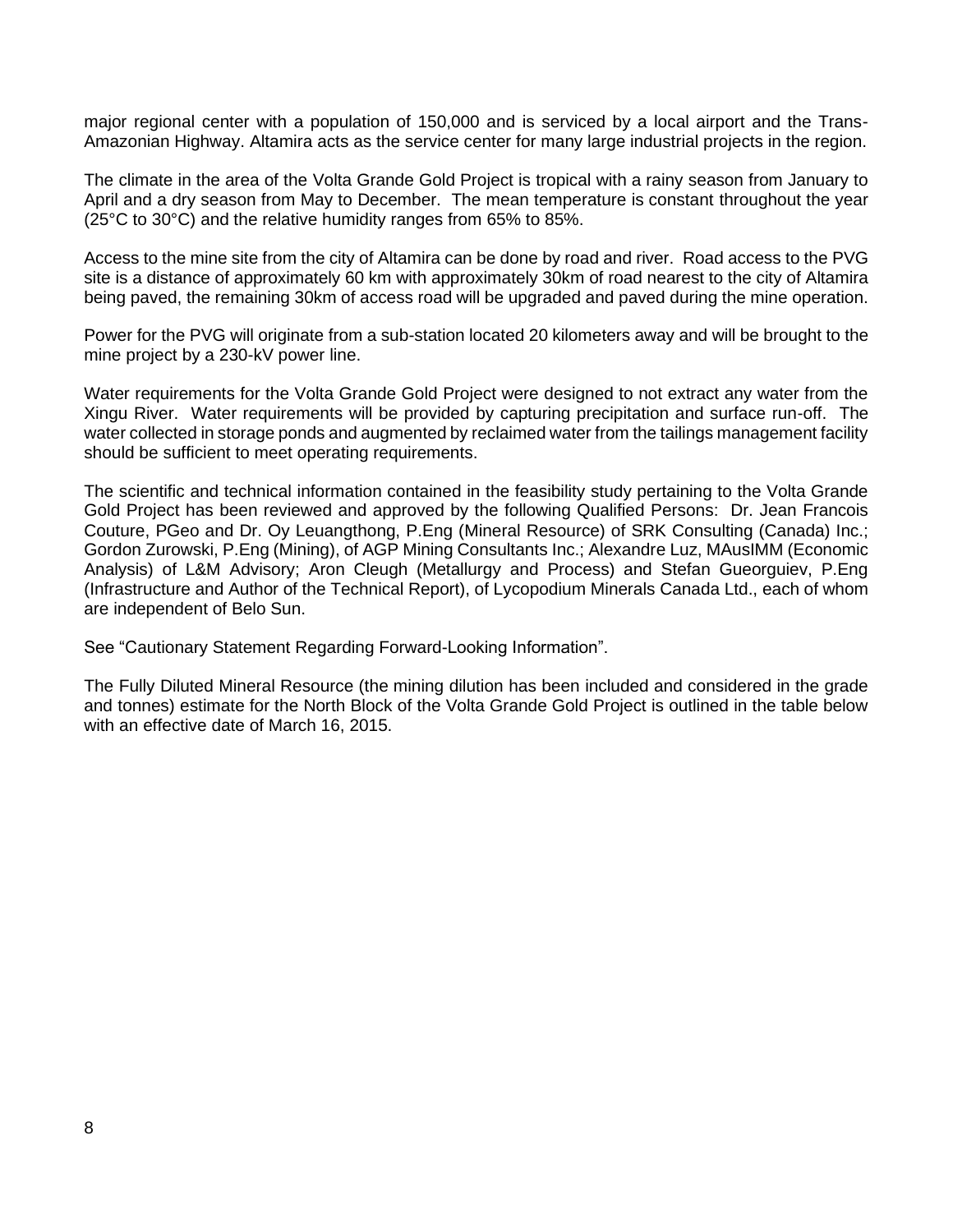| Deposit     | Category                | Quantity<br>Mt           | <b>Gold Grade</b><br>g/t Au | <b>Contained Gold</b><br>KOZ |  |
|-------------|-------------------------|--------------------------|-----------------------------|------------------------------|--|
|             |                         | Ouro Verde Open Pit      |                             |                              |  |
|             | Measured                | 750                      | 0.96                        | 23                           |  |
| Saprolite   | Indicated               | 709                      | 0.78                        | 18                           |  |
|             | <b>Inferred</b>         | 216                      | 0.67                        | 5                            |  |
|             | Measured                | 18,532                   | 1.16                        | 693                          |  |
| Unweathered | Indicated               | 52,647                   | 1.06                        | 1,796                        |  |
|             | <b>Inferred</b>         | 22,576                   | 0.89                        | 643                          |  |
|             |                         | Grota Seca Open Pit      |                             |                              |  |
|             | Measured                | 249                      | 0.96                        | 8                            |  |
| Saprolite   | Indicated               | 1,386                    | 0.74                        | 33                           |  |
|             | Inferred                | 832                      | 0.61                        | 16                           |  |
|             | Measured                | 24,270                   | 1.00                        | 782                          |  |
| Unweathered | Indicated               | 54,611                   | 0.87                        | 1,519                        |  |
|             | <b>Inferred</b>         | 12,557                   | 0.82                        | 332                          |  |
|             |                         | <b>Junction Open Pit</b> |                             |                              |  |
|             | Measured                | 2                        | 1.53                        | О                            |  |
| Saprolite   | Indicated               | 215                      | 0.78                        | 5                            |  |
|             | <b>Inferred</b>         | 82                       | 0.66                        | 2                            |  |
| Unweathered | Measured                | 271                      | 0.71                        | 6                            |  |
|             | Indicated               | 2.950                    | 0.77                        | 73                           |  |
|             | <b>Inferred</b>         | 1,491                    | 0.75                        | 36                           |  |
|             |                         | Greia Open Pit           |                             |                              |  |
| Saprolite   | <b>Inferred</b>         | 512                      | 1.06                        | 17                           |  |
| Unweathered | <b>Inferred</b>         | 1,503                    | 2.04                        | 98                           |  |
|             |                         | <b>Total Open Pit</b>    |                             |                              |  |
|             | Measured                | 44,075                   | 1.07                        | 1,512                        |  |
|             | Indicated               | 112,518                  | 0.95                        | 3,444                        |  |
|             | Measured +<br>Indicated | 156,593                  | 0.98                        | 4,956                        |  |
|             | <b>Inferred</b>         | 39,767                   | 0.90                        | 1,151                        |  |

# **Notes:**

(1) The 0.4 g/t Au open pit cut-off grade underlying the Mineral Resource estimates is based on a number of parameters and assumptions including gold price of US\$1,400 per troy ounce, pit angles set at 31 degrees for saprolite and 53 degrees for hard rock, and metallurgical gold recovery of 94% for unweathered and weathered rock. Assumed costs for the Mineral Resource modeling are as follow: open pit mining costs of US\$2.05/tonne of ore, process costs of US\$8.12/ tonne general and administrative costs of US\$0.99/tonne, royalty of 1%.

(2) The quantity and grade of reported inferred Mineral Resources in this estimation are uncertain in nature and there has been insufficient exploration to define the inferred Mineral Resources as Indicated or measured Mineral Resources and it is uncertain if further exploration will result in upgrading them to indicated or measured Mineral Resource categories.

(3) The Mineral Resources have been classified according to the Canadian Institute of Mining, Metallurgy and Petroleum Standards for Mineral Resources and Reserves (November 2010). The effective date of the report containing the Mineral Resource estimate is March 30, 2015.

(4) The Mineral Resource estimate was authored Dr. Oy Leuangthong, P.Eng, a Qualified Person as defined by National Instrument 43-101 and is independent of Belo Sun. SRK Consulting (Canada) Inc.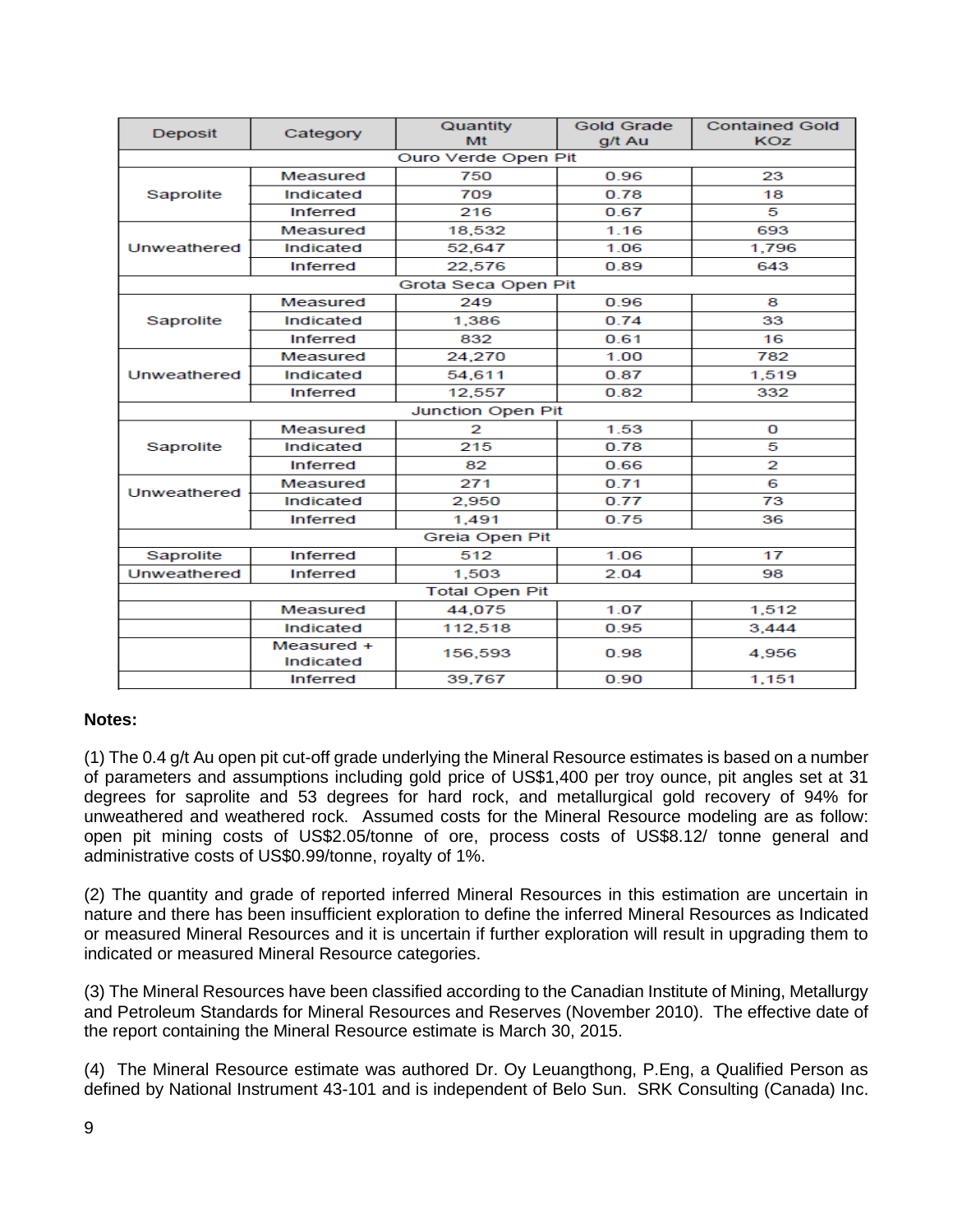Dr. Leuangthong is not aware of any legal, political, environmental or other risks that could materially affect the potential development of the Mineral Resources.

Below is a summary of the Mineral Resource estimation parameters pertinent to the current Mineral Resource estimate.

The Mineral Resource and reserve estimate for the Volta Grande Gold Project was prepared considering only the gold deposits located in the North Block. The North Block is a string of connected deposits that has been defined as the Ouro Verde and Grota Seca deposits.

The Mineral Resources for Volta Grande consist of four zones. Ouro Verde and Grota Seca (the "North Block"), Greia and the South Block. The Greia zone was separated from Grota Seca and consists of a near-pit target to the north of the Grota Seca deposit. The Junction Zone is the connection between Ouro Verde and Grota Seca. It highlights some exploration potential along strike length between the two deposits.

The database consists of a total of 33,191 meters of drilling obtained from previously reported drilling and from 180,650 meters of drilling completed and assayed by Belo Sun since April 2010, for the Ouro Verde and Grota Seca deposits.

The Mineralized zones at the Ouro Verde deposit extend for about 2,200 m along strike whereas the Grota Seca extends for 2,900m along strike.

For each deposit, Very Low, Low, Medium and High-Grade domains where modelled in hard rock as well as in saprolite. The gold Mineralization thickness ranges from 2 to 70 meters.

The composite length selected was 2.0 m. Residual composite lengths of 0.5 m and longer were included in the Mineral Resource estimation.

Capping analysis was performed on composites for all grade domains. All domains were capped except High Grade Saprolite.

All estimations are based on a fully diluted block model with unitary dimension of 5 m E, 5 m N and 5 m elevation rotated -17° clockwise.

Three estimation passes with progressively relaxed parameters were used for each grade domain. The grade estimation was done using ordinary kriging interpolation. Additional restrictions were set to constrain the grade and radius of influence for the high-grade part of the Mid-Grade Domain.

Classification was performed using the density of the informing composites. Measured blocks are informed by composites at average distances of 25m (maximum distance is 40m). Indicated blocks are informed by composites at average distances of 50m (maximum distance of 80m).

Tonnage estimates are based on rock specific gravity of 2.75 tonnes per cubic meter for the Grota Seca and Ouro Verde deposits, and 1.36 tonnes per cubic meter for saprolite.

#### **Community relations**

The Company operates two information offices to improve communication between the Company and the local communities. The first is in the city of Senador José Porfírio, the municipality that hosts the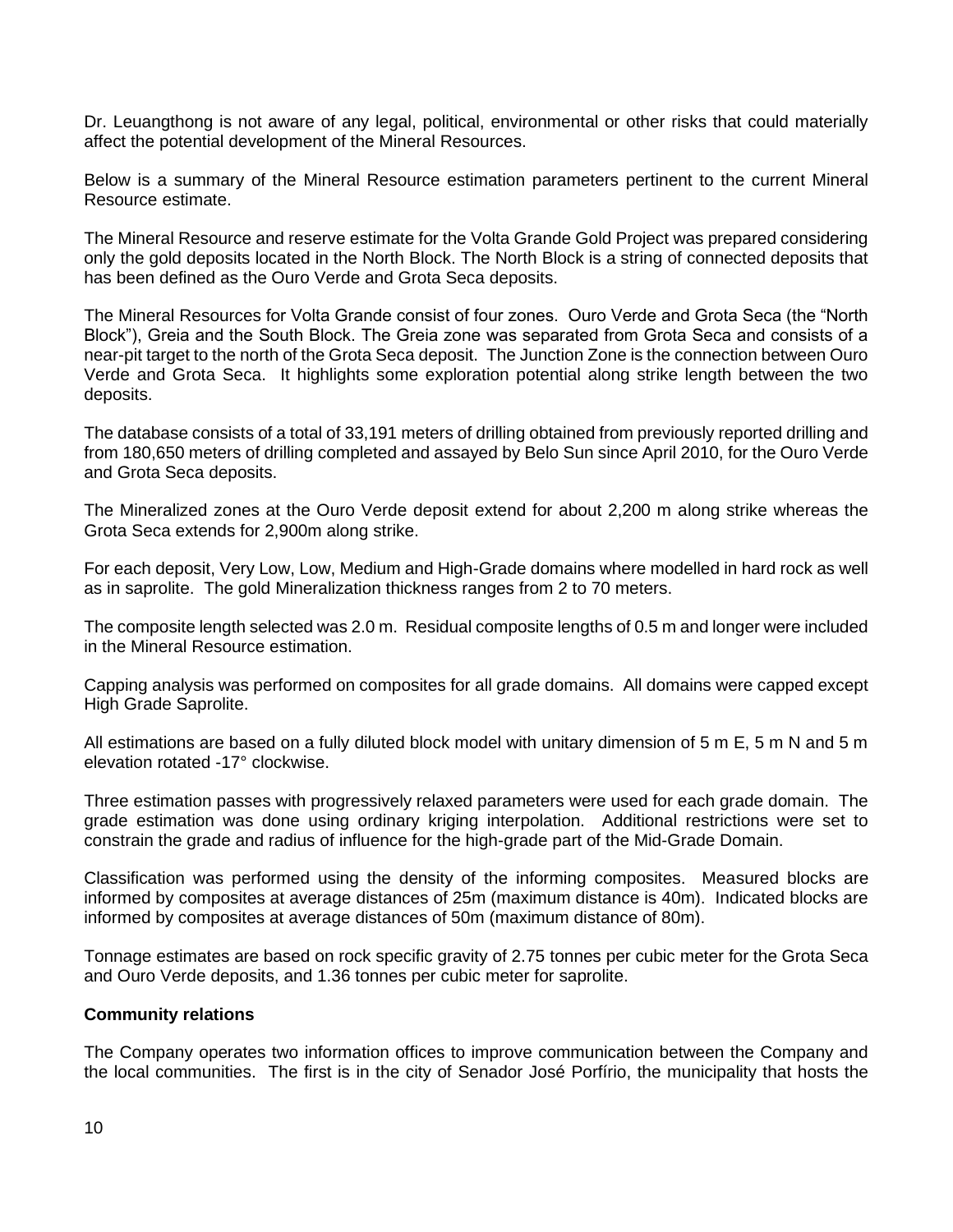Volta Grande Gold Project. The office is located in the downtown core, near the City Hall where City Council and other public institutions are located. The second office is located in the Resaca Village near the Volta Grande Gold Project.

Belo Sun is also contributing to the improved accessibility of public services such as health care and education to the local population near the Volta Grande Gold Project by helping to transport doctors, nurses, dentists and teachers to the area. Among other things, these efforts promote the eradication of malaria in the Volta Grande area.

# **PERMITTING, LICENSING AND LEGAL**

Belo Sun went through a rigorous and detailed permitting process from the completion of its EIA to receiving its Construction Licence.

- In December 2013, the Environmental Council of Pará State, Brazil ("COEMA") approved the EIA.
- **·** In 2014, PVG received its LP approval.
- In 2017, SEMAS accepted the Indigenous Study, FUNAI did not accept the study.
- **■** In 2017, PVG received its LI approval.

Subsequent to receiving its LI, there were three injunctions filed against the LI for the following reasons:

- 1) The Indigenous Study was not approved by FUNAI;
- 2) IBAMA should be considered the permitting authority rather than SEMAS; and
- 3) There was an overlap of INCRA land and the mining concession.

# **FUNAI AND THE INDIGENOUS STUDY**

At the beginning of 2020, Belo Sun completed the Indigenous Study following all the required FUNAI protocols and completed additional consultation with the Indigenous groups near PVG. The Indigenous Study was submitted to FUNAI on February 21, 2020.

The review process following submission is:

- 1) FUNAI has 90 calendar days to review the Indigenous Study.
- 2) FUNAI has one opportunity to ask for clarifications within the 90 calendar day review period.
- 3) If FUNAI does ask for clarification, after the Company responds, FUNAI has 30 additional calendar days to complete the review of the Indigenous Study.
- 4) Following this original 90 day review and the additional 30 days from the Company's responses to FUNAI request for clarification, FUNAI will issue their approval or disapproval of the Indigenous Study.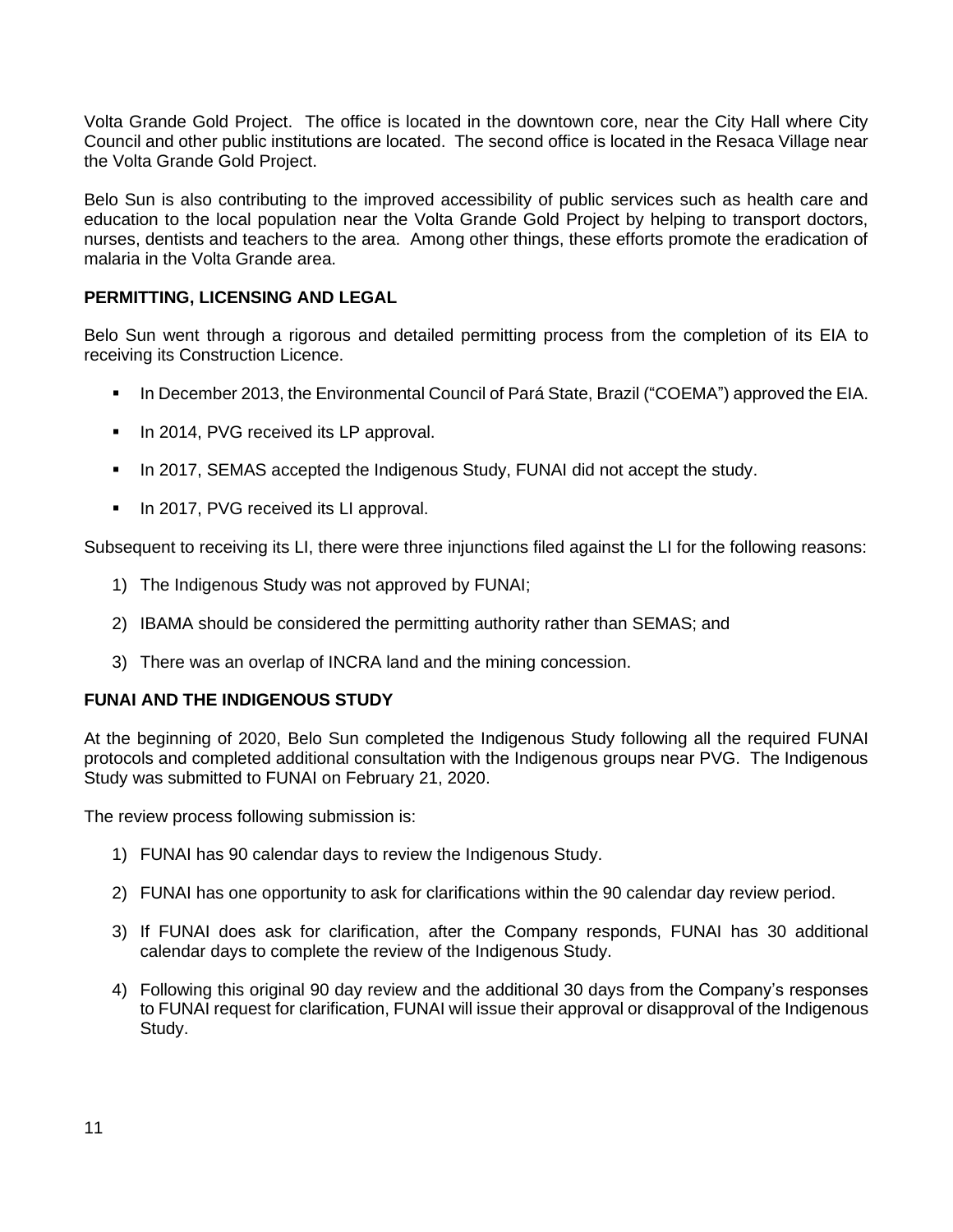Belo Sun was advised that FUNAI typically asks for some clarifications relating to the Indigenous Study, so the Company expects that some questions will be asked at the end or within the initial 90 day review period

FUNAI has been known to go beyond the regulated time. The Company intends to try to mitigate this by regular and close follow-up with FUNAI throughout the process.

# **FUNAI AND THE INDIGENOUS STUDY BACKGROUND**

The approval of the EIA and receipt of the LP were key milestones in the advancement of the PVG towards the construction phase. The Company received its LP in February 2014, which was issued with conditions related to training and capacity building, environmental monitoring, social education and development of local industries.

The Company built a training center in the local village where training and skill building workshops in conjunction with the Federal and Pará State agencies are ongoing. As well, the Company completed a study on the Indigenous peoples in the region as part of the conditions of the LP. This study involved consultation with the Indigenous communities and other potential Indigenous stakeholders in the region.

Following the grant of the LP, the Company commenced work on obtaining its LI. Under Brazilian laws and regulations, Indigenous studies are required only if designated Indigenous lands are located less than 10 km from a mining project. The three closest indigenous lands were located 12.6 km, 16 km and 39 km away from the PVG. Although the Volta Grande Gold Project is more than 10km from Indigenous land, the Company and SEMAS agreed to a condition requiring an Indigenous Study be completed and submitted with the Company's LI application.

In 2016, Belo Sun completed its original Indigenous Study, covering the three nearest Indigenous communities, located 12.6 km, 16 km and 39 km away from the Volta Grande Gold Project. This Indigenous Study was submitted along with the LI application.

In February 2017, Belo Sun received the approval of the LI for the Volta Grande Project and approval of the Indigenous Study from the Brazilian State Government of Pará. The LI is the final governmental approval authorizing the Company to proceed with construction and development of the Volta Grande Gold Project.

Although the Indigenous Study was accepted by SEMAS, the Company did not receive approval for the Indigenous Study from FUNAI mainly because the study did not include primary data. The Indigenous Study did not include primary data as a result of FUNAI not granting the Company access to Indigenous land during the period of the study. SEMAS advised the Company to continue with the Indigenous Study and submit it with secondary data.

In April 2017, the Company received an interim suspension order related to the LI by the Brazilian Federal Court (the "Court"). According to the order, the LI has been suspended until the Indigenous Study is completed by the Company and has been approved by FUNAI.

The interim injunction decision was appealed by both the State of Para and the Company.

In December 2017, the Federal Court of Appeals in Brasilia decided to uphold the suspension. Following the court decision, the Company commenced working closely with FUNAI and anthropology consulting firms to complete the Indigenous Study that complies with FUNAI's protocols and the Court ruling.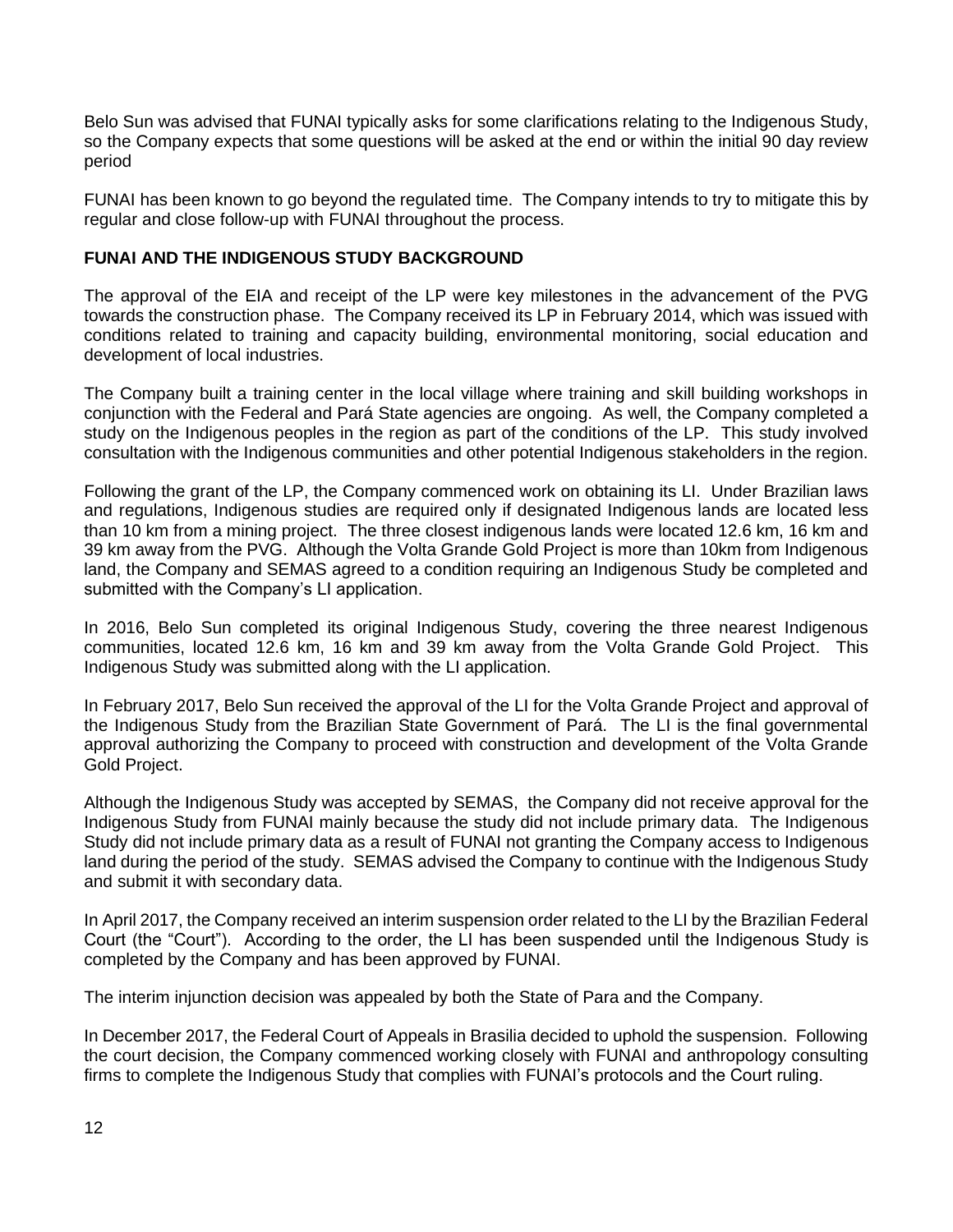# **SEMAS VS. IBAMA AGENCY PERMITTING**

The PVG is permitted with SEMAS. Prior to starting the permitting process, Belo Sun contacted both SEMAS and IBAMA and requested a ruling on which agency had the permitting authority for the Volta Grande Gold Project. IBAMA advised that the PVG did not have any of the parameters for Federal permitting. SEMAS confirmed that they were the correct permitting authority. However, the local MPF filed an injunction with an Altamira judge requesting that the permitting authority be changed from SEMAS to IBAMA. The sequence of legal events is shown below:

In September 2018, the Federal Regional Justice in Altamira ruled that the past permitting for the LP and LI under SEMAS was valid, but permitting authority going forward for the Volta Grande Gold Project would be IBAMA (Federal Environmental Agency) rather than SEMAS (State Agency).

In November 2018, the First Regional Federal Court ruled to suspend the decision of the Federal Regional Justice in Altamira overturning the decision of the First Regional Federal Court and confirming that SEMAS was the competent permitting authority.

On July 12, 2019, a three-judge panel decision by the superior court of appeals of the federal justice in Brasilia ruled unanimously that SEMAS was the competent authority for the environmental permitting of Belo Sun's PVG. The ruling also confirms that the LI granted in 2017 by SEMAS and the LP granted in 2014 by SEMAS for the PVG remain valid (see press releases dated December 6, 2017 and July 23, 2018).

# **INCRA**

The Volta Grande Gold Project exploration concessions were granted in 1974. In 1999, INCRA designated a land area for rural development. The rural development area designated by INCRA involved an overlap of a small portion of INCRA rural development project area within the Company's mining concessions. The INCRA overlap on the PVG footprint covers some of the planned facilities, a small portion of the end of the Grota Seca pit and one of the proposed waste pile deposits.

The LI included and approved a relocation plan. It allows families in the directly impacted area the option to: a) relocate at any time during the life of the project and at any time of the families' choosing with relocation expenses covered by the Company; or b) stay where they currently live; or c) leave and receive financial compensation for their property.

After receiving the LI, an order from the judge of the Agrarian Court of Altamira issued a temporary 180 day injunction halting certain work related to the LI. The purpose of the injunction was to provide time for the relocation of certain families living near the PVG site and to finalize the agreement with INCRA involving the overlap of a small portion of INCRA urban development project area within the Company's mining concessions. The INCRA overlap on the PVG footprint covers some of the planned facilities, a small portion of the end of the Grota Seca pit, and one of the proposed waste pile deposits.

The Agrarian Court of Altamira lifted this injunction in June 2017.

While a final satisfactory negotiated solution is expected it has taken some time due to various changes in the INCRA administration and changes in the Federal Government. Both INCRA and the Company have continued to discuss a solution and both parties are in agreement that a solution is their objective. The discussions between INCRA and Belo Sun are recorded and registered with the court in Altamira on a regular basis. Belo Sun has the law firm of Pinheiro Neto and others assisting with documenting a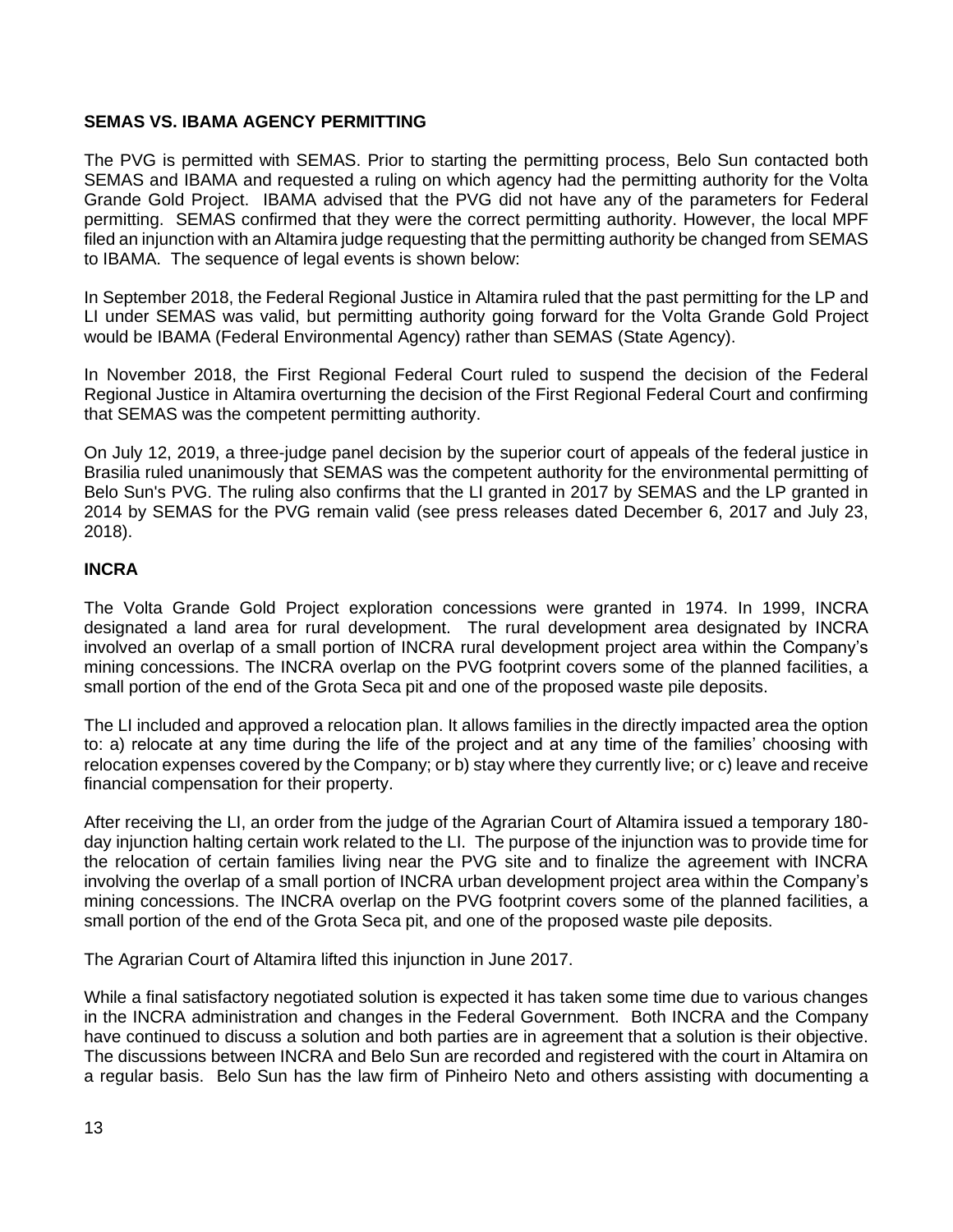solution. In November 2019 and January 2020, the Company met with the new INCRA President to discuss the land overlap issue. It was agreed that a legal task force would be assembled to address the issue and find available solutions. Discussions continue in a very constructive manner and the Company expects no issues with completing this negotiation, however success can never be guaranteed.

Belo Sun entered into an MOU agreement with INCRA in 2016 and executed a similar agreement again in August 2017 which would see Belo Sun purchasing suitable substitution land chosen by INCRA in exchange for INCRA releasing the overlap land. With the Government change that occurred in January 2018, Belo Sun entered into new discussions with the new INCRA administration. On October 17, 2019 the INCRA President and Directors of INCRA were dismissed from office. As a result of the change in management, Belo Sun worked established contact with the new INCRA administration and management team to finalize a formal agreement with INCRA.

On August 23, 2019 the Pará State Prosecution Office (*Ministério Público do Estado do Pará*) ("MPE") filled an injunction request lawsuit in the Pará State Court in the City of Senador Jose Porfirio against the State of Pará and Belo Sun Mineração. In this lawsuit the MPE requests the cancelation of the environmental licenses granted for the construction of the PVG and the grant of an injunction, in a fast track decision, to suspend all permitting processes involving the PVG. The MPE requests that all the licenses granted to the PVG are declared null. The main allegations used by the MPE are the same used in previous filed lawsuits: that the Indigenous Study requires approval by FUNAI, IBAMA should be the permitting authority and that there is an INCRA land overlap.

On September 30, 2019 the State of Pará presented its response requesting the full rejection of the lawsuit. On October 3, 2019 Belo Sun presented its initial response challenging the allegations presented by the MPE. The Pará State Court has not granted any decision in the case so far.

In November 2019, the Agrarian State Judge of the Court of Altamira ruled that the Company's LI will remain suspended until the following two conditions were fulfilled: 1) a periodic update to SEMAS on the status of the relocation of certain families living in the area directly affected by the PVG; and 2) update SEMAS on the negotiations with INCRA involving the overlapping portion of the INCRA urban development project area within the PVG.

In January 2020, the State Court of Appeal of Para State overturned the November 2019 court ruling by the Agrarian State Judge of the Court of Altamira.

In a separate ruling in November 2019, the State Court of Belem ruled to uphold the Company's LI and authorize the start of construction under the condition that the Company complies with the relocation plan terms as submitted by the Company to SEMAS for its Construction Licence.

#### **ANNUAL RESULTS**

|                                      | 2019                     | 2018     | 2017                           |
|--------------------------------------|--------------------------|----------|--------------------------------|
| Net loss                             | \$ (7,983,962)           |          | $($8,063,871)$ $$(12,488,792)$ |
| Net loss per share                   | (0.02)<br>$\mathfrak{F}$ | (\$0.02) | (\$0.03)                       |
| Working Capital*                     | \$33,822,001             |          | \$31,148,631 \$ 57,076,054     |
| <b>Total Assets</b>                  | \$59,113,233             |          | \$67,552,607 \$82,932,208      |
| <b>Total Non-current Liabilities</b> | 51,629                   | \$0S     | 1,084,663                      |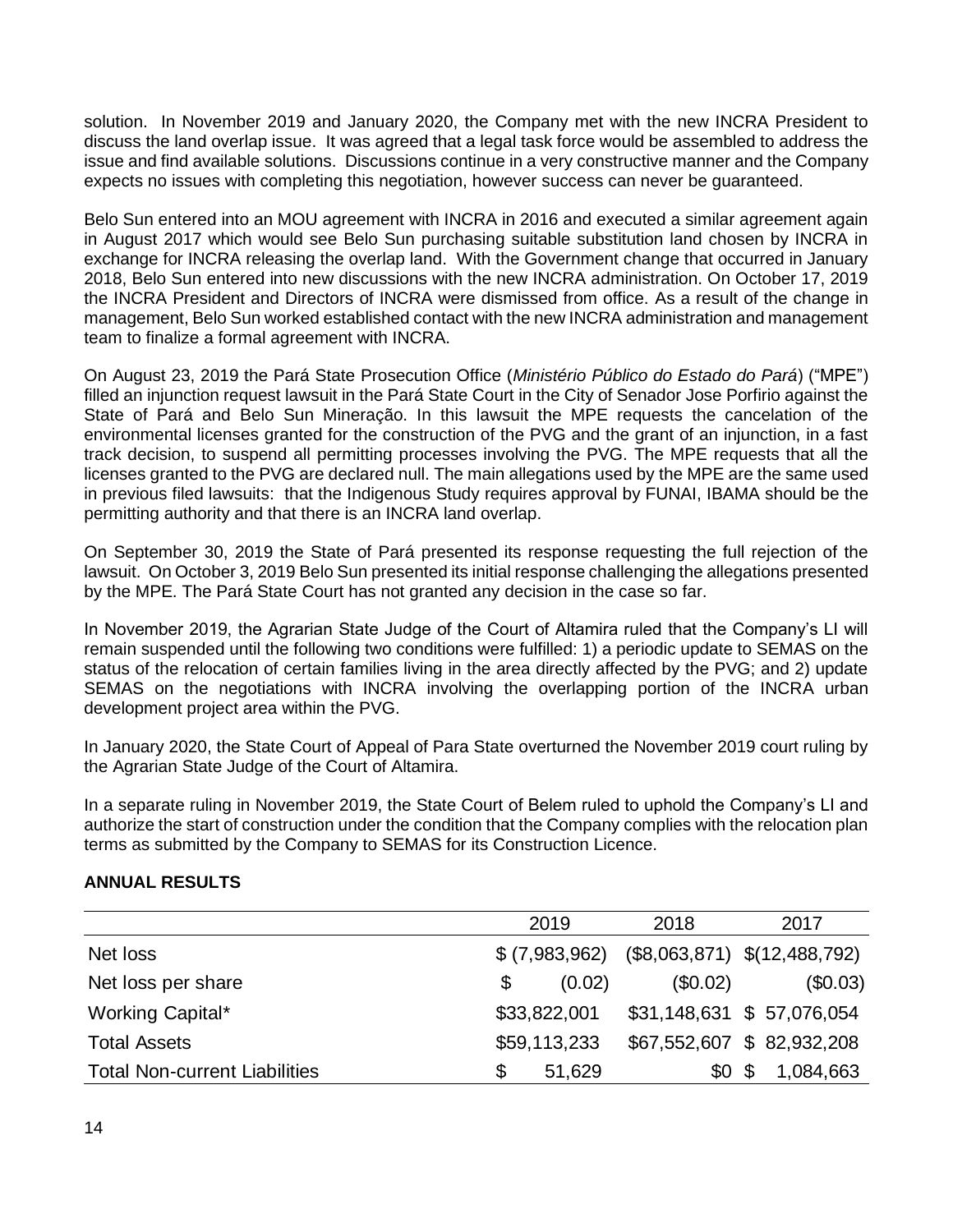# **SUMMARY OF QUARTERLY RESULTS**

The following is a summary of the Company's financial results for the eight most recently completed quarters:

|                                      |    | Q4-2019       | Q3-2019      | Q2-2019                   | Q1-2019                                      | Q4-2018                     | Q3-2018      | Q2-2018      | Q1-2018                       |
|--------------------------------------|----|---------------|--------------|---------------------------|----------------------------------------------|-----------------------------|--------------|--------------|-------------------------------|
|                                      |    | 31-Dec-19     | 30-Sep-19    | 30-Jun-19                 | 31-Mar-19                                    | 31-Dec-18                   | 30-Sep-18    | 30-Jun-18    | 31-Mar-18                     |
| Net loss                             |    | \$(1.794.711) |              |                           | $($1,956,822)$ $$(2,441,421)$ $$(1,791,008)$ | (\$2,316,753) (\$1,842,934) |              |              | $(S1,933,049)$ $(S1,971,135)$ |
| Net loss per share                   | \$ | (0.01)        | \$0.00       | (S0.01)                   | (S0.00)                                      | (S0.01)                     | (S0.00)      | $($ \$0.00)  | (\$0.00)                      |
| Working Capital*                     |    | \$33,822,001  |              | \$36.173.328 \$37.530.408 | \$29.450.537                                 | \$31.148.631                | \$33,600.506 | \$35.154.468 | \$52.114.375                  |
| <b>Total Assets</b>                  |    | \$59.113.233  | \$61.456.906 | \$62.835.665              | \$65,472,943                                 | \$67,552,607                | \$68.816.946 | \$71.449.648 | \$82.892.109                  |
| <b>Total Non-current Liabilities</b> | S  | 51.629        | $$57.765$ \$ | 66.393                    | 72.566                                       | \$0                         | \$0          | \$0          | \$869.497                     |

\* Working Capital is defined as current assets minus current liabilities. Working capital is a Non-IFRS figure without a standardized meaning. Please see "Non-IFRS Measures" below for a reconciliation.

#### Factors Affecting Comparability of Quarters

Results of operations can vary significantly as a result of a number of factors. The Company's level of activity and expenditures during a specific quarter are influenced by a number of factors, including the level of working capital, the availability of external financing, the time required to gather, analyze and report on geological data related to its properties and the nature of activity, and the number of personnel required to advance each individual project.

In addition, the granting of stock options and deferred share units ("DSUs") in a particular quarter gives rise to share-based compensation expense. In the fourth quarter of 2019, the Company recorded sharebased compensation expense of \$53,488 (Q3 2019 - \$82,392; Q2 2019 - \$72,748; Q1 2019 – \$132,834; Q4-2018 – \$246,348; Q3-2018 – \$286,443; Q2-2018 – \$746,606; Q1-2018 – \$(190,691)). Share-based compensation expense is dependent on vesting terms, and front-loaded accrual methods, and DSU expense in particular was dependent on the value of the Company's share price which fluctuated. In April 2018, the Company purchased, through an independent trustee, its own shares from the secondary market with the intent of using these shares to satisfy the DSU obligations. As a result, the accounting treatment changed and the DSUs value is fixed at the share price on the date of change. DSU expense will continue to fluctuate in accordance with vesting terms. The credits during Q1-2018 result from a decrease of the Company's share price on the DSU value.

Exploration expenditures during quarters vary and can cause earnings to fluctuate. In the fourth quarter of 2019, the Company recorded exploration and evaluation expenses of \$764,316 (Q3 2019 - \$859,738; Q2 2019 - \$940,742; Q1 2019 – \$737,419; Q4-2018 – \$946,589; Q3-2018 – \$745,318; Q2-2018 – \$797,198; Q1-2018 – \$831,335). The Company began deferring development expenditures, including engineering expenses, during the first quarter of 2017. As a result of the suspension of the LI, certain expenditures were deferred during 2019 as the Company has been focusing on the Indigenous Study.

Also contributing to fluctuating quarterly net losses are changes in foreign exchange rates. The Company holds a portion of its monetary assets and liabilities in Brazil and therefore changes in the rate of exchange between the Brazilian Real, United States dollar and the Canadian dollar result in reported gains and losses on foreign currency fluctuations.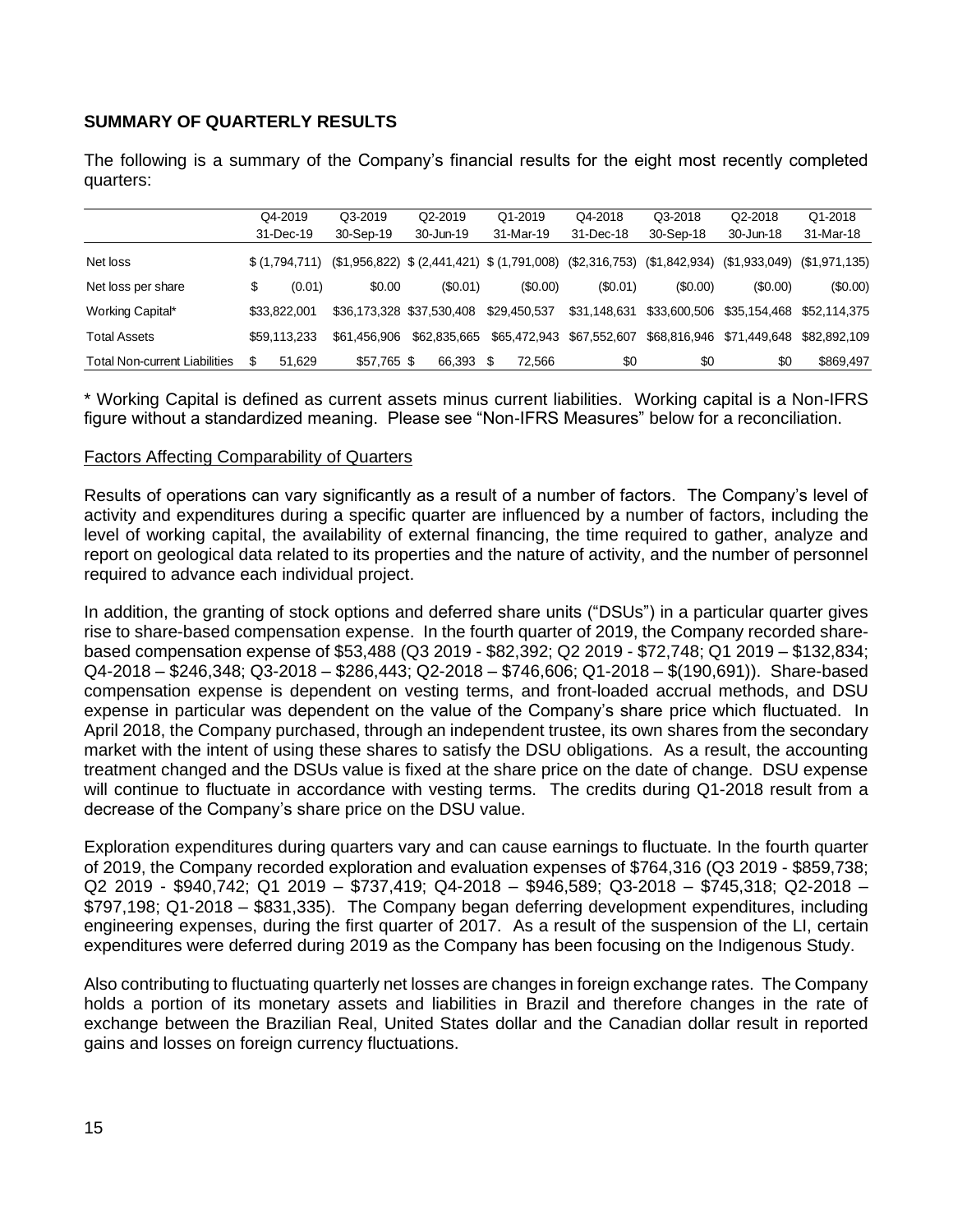The decrease in total assets during Q2-2018 is due in part to the cash outlay required to purchase the Company's shares from the secondary market for its DSU obligations. As well, the Company completed the purchase and cancellation of approximately 22 million of its common shares under its normal course issuer bid during the quarter resulting in a cash outlay of approximately \$5 million. The non-current liabilities represent the DSU liability for those DSUs that vest more than one year from the period end. Increases and decreases during the periods reflected new grants, increases or decreases in the Company's share price, as well as movement of the liability to current. This decreased to \$nil in Q2-2018 as a result of the change in accounting treatment whereby, effective April 2018, the DSUs are treated as equity as they are expected to be paid out in common shares of the Company. The increase to noncurrent liabilities in Q1-2019 relates to the adoption of IFRS 16 and represents long-term lease liabilities.

# **RESULTS OF OPERTATIONS – FINANCIAL**

The following is a discussion of the results of operations of the Company for the year ended December 31, 2019. This discussion should be read in conjunction with the Company's consolidated financial statements for the year ended December 31, 2019 and related notes.

|                                     | Three months ended December 31, |                  |  |             |  |  |
|-------------------------------------|---------------------------------|------------------|--|-------------|--|--|
|                                     |                                 | 2019             |  |             |  |  |
|                                     |                                 |                  |  |             |  |  |
| Net loss                            | \$                              | $(1,794,711)$ \$ |  | (2,316,753) |  |  |
| Interest income                     |                                 | (226, 430)       |  | (287,065)   |  |  |
| Salaries, wages and consulting fees |                                 | 900,668          |  | 910,441     |  |  |
| Professional fees                   |                                 | 60,410           |  | 44,343      |  |  |
| General and administration          |                                 | 216,015          |  | 256,597     |  |  |
| Depreciation                        |                                 | 965              |  | 25,582      |  |  |
| Share-based payments                |                                 | 53,488           |  | 246,348     |  |  |
| Exploration and evaluation expenses |                                 | 764,316          |  | 946,589     |  |  |
| (Gain)/loss on foreign exchange     |                                 | 23,847           |  | 173,918     |  |  |
| Interest expense                    |                                 | 1,432            |  |             |  |  |

For the three months ended December 31, 2019, the Company recorded a net loss of \$1,794,711 (\$0.01 per share) compared to a net loss of \$2,316,753 (\$0.01 per share) for the three months ended December 31, 2018.

General and administration costs decreased by \$40,582 in Q4-2019 compared to Q4-2018, a recent trend resulting from a decrease in travel and other activities with the suspension of the LI.

The Company recorded \$53,488 in share-based payments during Q4-2019 related to the value of vesting DSUs (Q4-2018: \$193,336). Expense related to vesting stock options was \$nil (Q4-2018: \$53,012).

Exploration and evaluation expenses, which included costs for the Indigenous Study, were \$764,316 for the three months ended December 31, 2019 compared to \$946,589 for the three months ended December 31, 2018. The Company incurred development expenditures of \$158,912 during the current quarter which were recorded in property, plant and equipment (Q4-2018: \$52,287).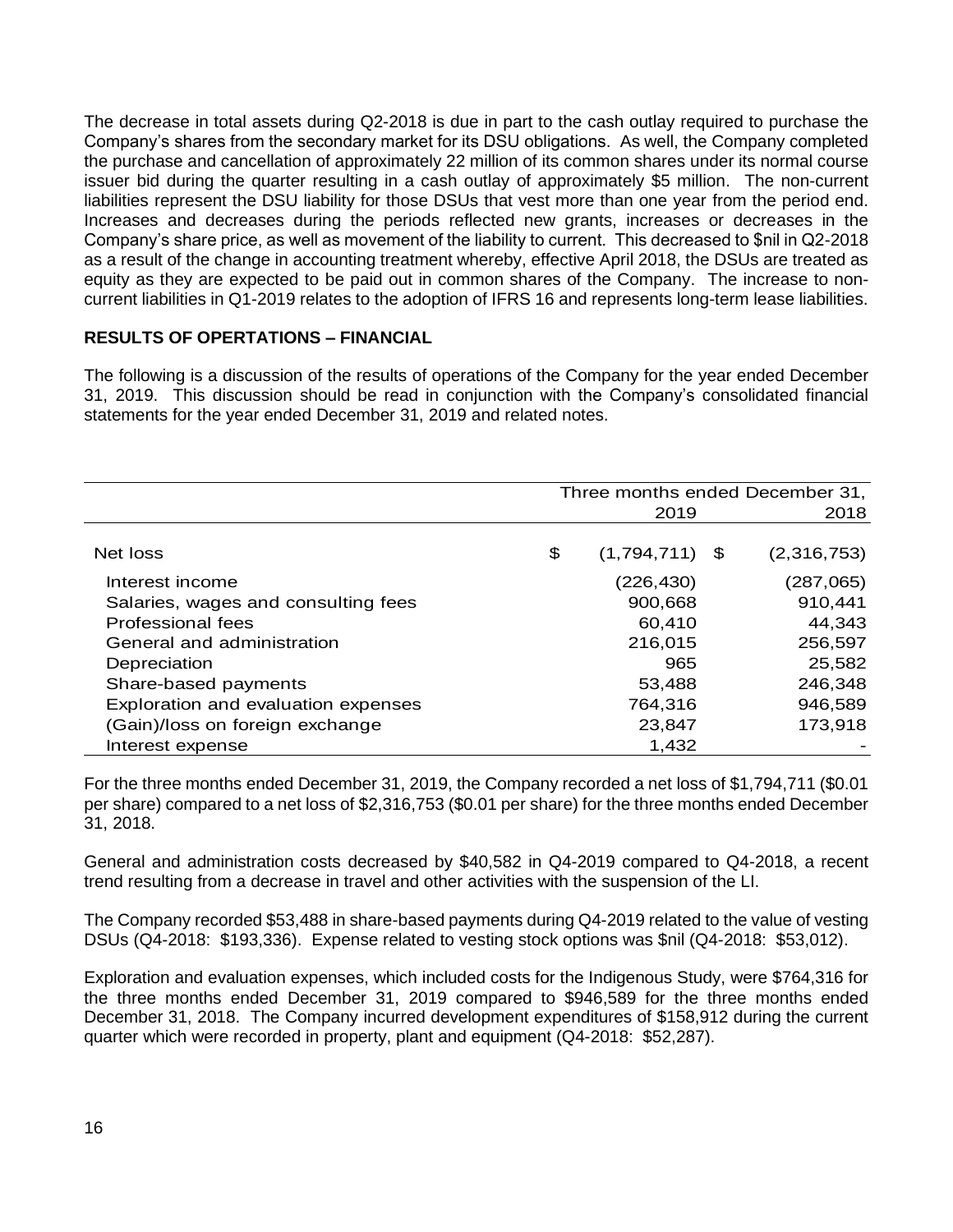The Company also recognized a foreign exchange loss of \$23,847 during Q4-2019 (Q4-2018: \$173,918) as a result of the effect of fluctuations in the exchange rates between the Brazilian Real and the U.S. dollar.

During the three months ended December 31, 2019, the Company spent \$1,406,555 on operations (three months ended December 31, 2018: \$2,019,228). The Company purchased \$158,855 of property, plant and equipment during the quarter during Q4-2019 (Q4-2018: \$357,946 primarily on land purchases for the PVG) and received repayment on outstanding promissory notes of \$400,000 (Q4-2018 - \$nil). Financing activity used \$569,227 during Q4-2019, using \$949,745 for purchase of shares to be held in trust for settlement of the DSU plan combined with IFRS 16 lease payments of \$4,882, partially offset by \$385,400 from stock option exercises.

|                                     | Year ended December 31, |     |             |  |
|-------------------------------------|-------------------------|-----|-------------|--|
|                                     | 2019                    |     | 2018        |  |
| Net loss                            |                         |     |             |  |
|                                     | \$<br>(7,983,962)       | -\$ | (8,063,871) |  |
| Interest income                     | (966,653)               |     | (1,097,427) |  |
| Salaries, wages and consulting fees | 3,718,638               |     | 3,455,701   |  |
| Severance                           | 100,000                 |     |             |  |
| <b>Professional fees</b>            | 225,943                 |     | 230,546     |  |
| General and administration          | 1,202,442               |     | 1,391,751   |  |
| Depreciation                        | 103,880                 |     | 101,426     |  |
| Share-based payments                | 341,462                 |     | 1,088,706   |  |
| Exploration and evaluation expenses | 3,302,215               |     | 3,320,440   |  |
| (Income)/loss on foreign exchange   | (1,940)                 |     | (427, 272)  |  |
| Interest expense                    | 6,574                   |     |             |  |
| Gain on sale of securities          | (48,599)                |     |             |  |

For the year ended December 31, 2019, the Company recorded a net loss of \$7,983,962 (\$0.02 per share) compared to a net loss of \$8,063,871 (\$0.02 per share) for the year ended December 31, 2018.

Salaries, wages and consulting fees were increased by \$362,937 in 2019 compared to 2018, primarily due to bonuses paid during the year.

General and administration costs decreased by \$189,309 in 2019 compared to 2018, a recent trend resulting from a decrease in travel and other activities with the suspension of the LI.

The Company recorded \$341,462 in share-based payments during 2019 related to the value of vesting DSUs (2018: \$622,510). Expense related to vesting stock options was \$nil (2018: \$466,196).

Exploration and evaluation expenses, which included costs for the Indigenous Study, were \$3,302,215 for the year ended December 31, 2019 compared to \$3,320,440 for the year ended December 31, 2018. The Company incurred development expenditures of \$177,473 during the current year which were recorded to property, plant and equipment (2018: \$52,287 development expenditures were incurred or capitalized).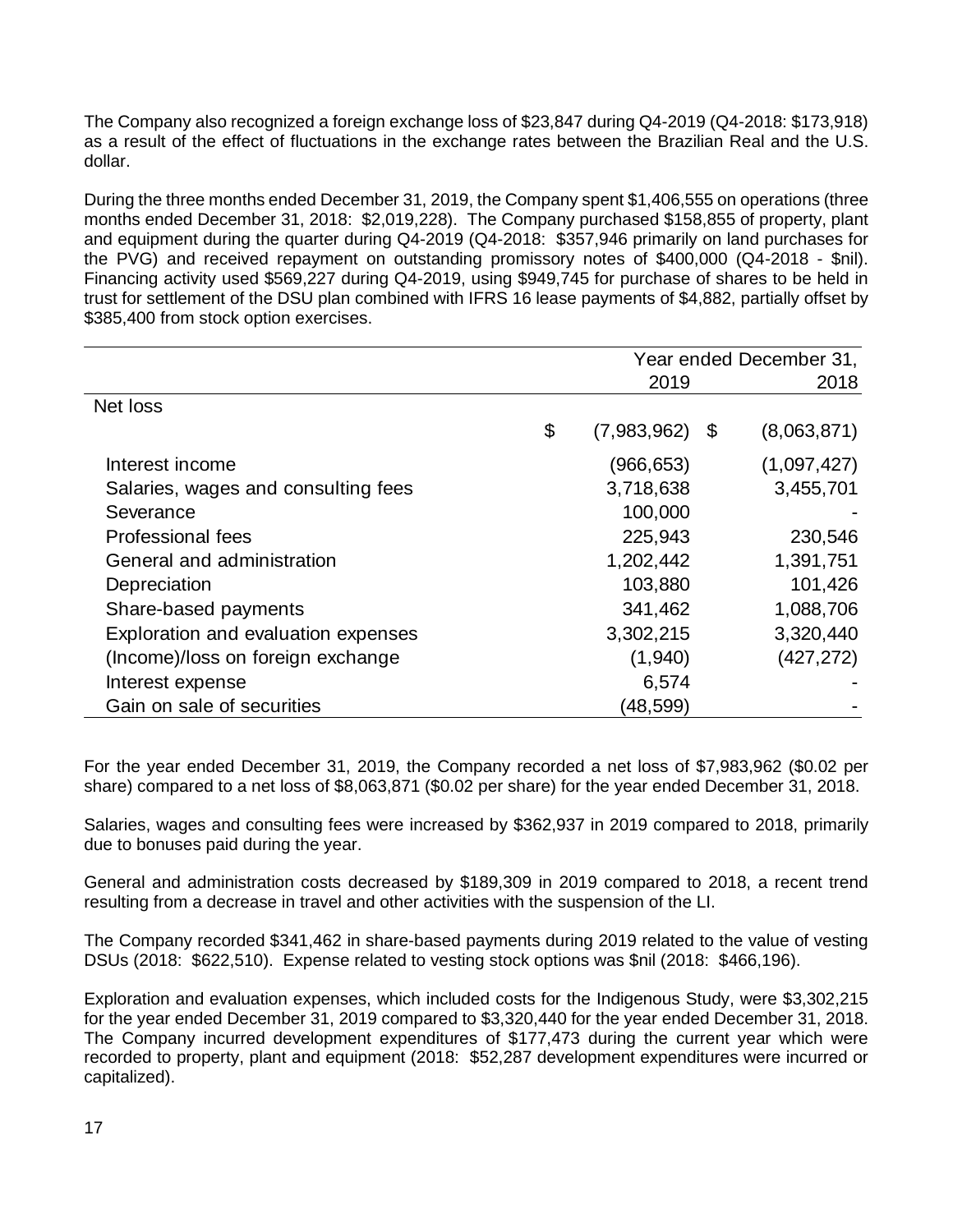The Company also recognized a foreign exchange gain of \$1,940 during 2019 (2018: \$427,272) as a result of the effect of fluctuations in the exchange rates between the Brazilian Real and the U.S. dollar.

During the year ended December 31, 2019, the Company spent \$7,715,368 on operations (year ended December 31, 2018: \$7,849,658). The Company spent \$180,408 on property, plant and equipment for the PVG during 2019 (2018: \$1,757,475). During the first half of 2018, the Company acquired a land package for R\$7,000,000 (\$2,771,109), with payment terms over 120 days, having paid R\$4,490,949 (\$1,702,098) against this purchase as at December 31, 2018. The Company purchased securities for \$1,929,620 and sold them for \$1,978,219 during 2019 (2018: \$nil) and received repayment of principal and interest from outstanding promissory notes of \$1,559,327 during the year ended December 31, 2019 (2018: \$nil). Financing activity used \$949,745 during 2019 for purchase of shares held in trust for settlement of outstanding DSUs combined with \$19,926 on lease payments with the adoption of IFRS 60 (2018: \$nil), partially offset by \$875,800 from stock option exercises.

# **LIQUIDITY AND CAPITAL RESOURCES**

Given the nature of the Company's operations, the most relevant financial information relates primarily to current liquidity, solvency and planned expenditures. The Company's financial success will be dependent upon the development of a property that leads to the production of gold. Such development may take years to complete and the amount of resulting income, if any, is difficult to determine.

The Company currently has a negative operating cash flow and finances its development and Mineral exploration activities through equity financings. The Company's financial success will be dependent on the economic viability of its development and Mineral exploration properties and the extent to which it can establish economic Mineral reserves and operations.

The Company had working capital (see Non-IFRS Measures) of \$33,822,001 as at December 31, 2019 (December 31, 2018 - \$31,148,631) including cash and cash equivalents of \$28,965,718 (December 31, 2018 - \$35,378,721). None of the cash equivalents are invested in asset-backed securities.

The Company's deposit on a SAG mill has been classified as a long-term deposit as a result of a renegotiation of the agreement to purchase the SAG mill and a letter of credit held by FLSmidth.

# Term Investment

The Company is carrying a term deposit with Banco do Brasil to fund potential amounts owing to Companhia de Pesquisa de Recoursos Minerais ("CPRM"). As at December 31, 2019, the balance of this deposit was R\$1,806,839 (\$571,181) (December 31, 2018: R\$1,726,827 (\$606,980)).

#### **NON-IFRS MEASURES**

The Company has referred to working capital throughout this document. Working capital is a Non-IFRS performance measure. In the gold mining industry, it is a common Non-IFRS performance measure but does not have a standardized meaning. The Company believes that, in addition to conventional measures prepared in accordance with IFRS, we and certain investors use this information to evaluate the Company's performance and ability to generate cash, profits and meet financial commitments. This Non-IFRS measure is intended to provide additional information and should not be considered in isolation or as a substitute for measures of performance prepared in accordance with IFRS. The following table provide a reconciliation of working capital to the financial statements as at December 31, 2019 and 2018.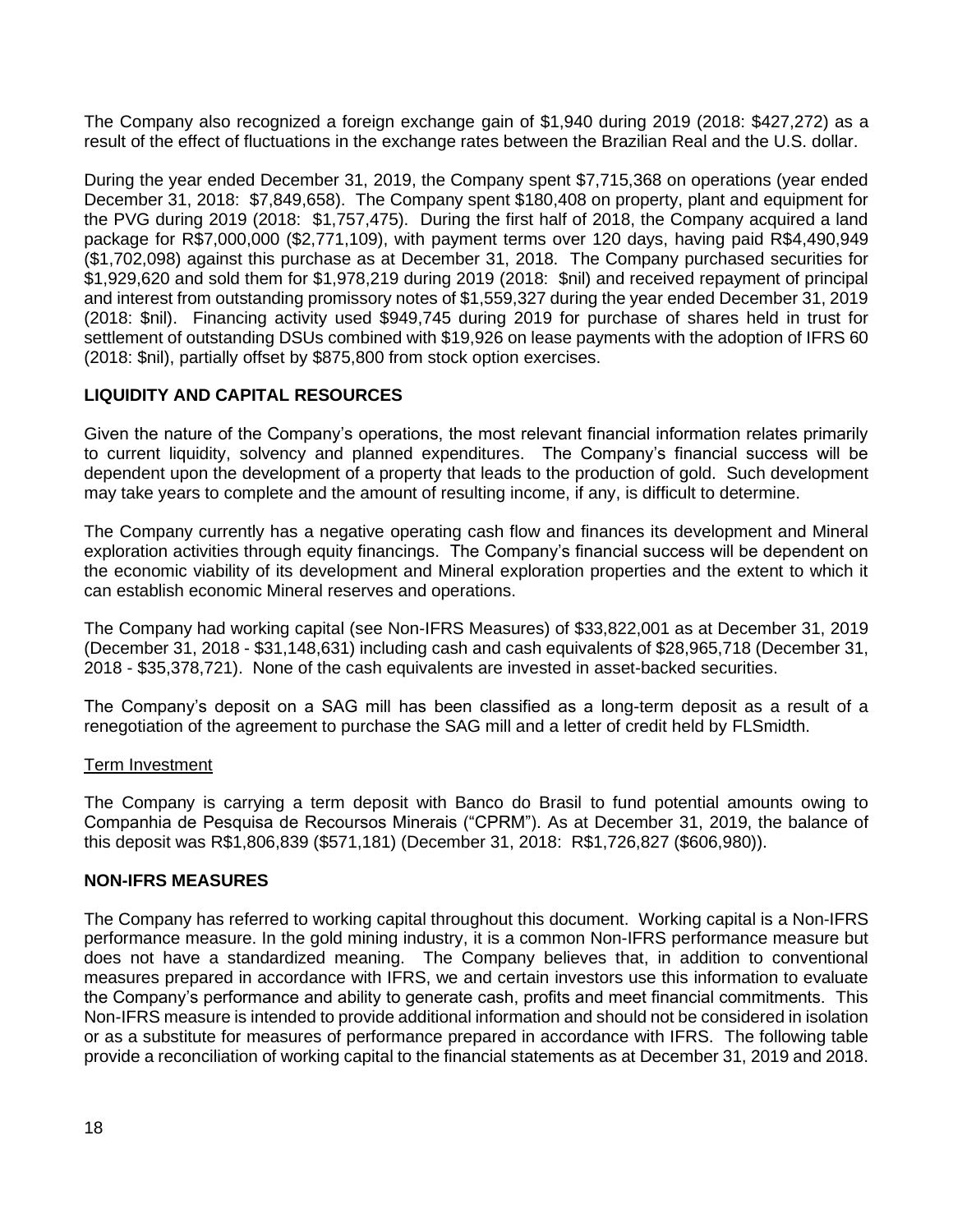|                                                                                                                                                                                                                                                                                                                                                                                                                                                                                                                                                                                                                                            | December 31, 2019 | December 31, 2018 |
|--------------------------------------------------------------------------------------------------------------------------------------------------------------------------------------------------------------------------------------------------------------------------------------------------------------------------------------------------------------------------------------------------------------------------------------------------------------------------------------------------------------------------------------------------------------------------------------------------------------------------------------------|-------------------|-------------------|
| <b>Current assets</b>                                                                                                                                                                                                                                                                                                                                                                                                                                                                                                                                                                                                                      |                   |                   |
| Cash and cash equivalents                                                                                                                                                                                                                                                                                                                                                                                                                                                                                                                                                                                                                  | \$<br>28,965,718  | \$<br>35,378,721  |
| Prepaid expenses and sundry receivables                                                                                                                                                                                                                                                                                                                                                                                                                                                                                                                                                                                                    | 195,230           | 227,850           |
| Promissory notes receivabble                                                                                                                                                                                                                                                                                                                                                                                                                                                                                                                                                                                                               | 9,013,433         |                   |
|                                                                                                                                                                                                                                                                                                                                                                                                                                                                                                                                                                                                                                            | 38,174,381        | 35,606,571        |
| <b>Current liabilities</b>                                                                                                                                                                                                                                                                                                                                                                                                                                                                                                                                                                                                                 |                   |                   |
| Accounts payable and accrued liabilities                                                                                                                                                                                                                                                                                                                                                                                                                                                                                                                                                                                                   | 4,332,233         | 4,457,940         |
| Current portion of lease liabilities                                                                                                                                                                                                                                                                                                                                                                                                                                                                                                                                                                                                       | 20,147            |                   |
|                                                                                                                                                                                                                                                                                                                                                                                                                                                                                                                                                                                                                                            | 4,352,380         | 4,457,940         |
|                                                                                                                                                                                                                                                                                                                                                                                                                                                                                                                                                                                                                                            |                   |                   |
| <b>Working Capital:</b><br>current assets less current liabilities                                                                                                                                                                                                                                                                                                                                                                                                                                                                                                                                                                         | \$<br>33,822,001  | \$<br>31,148,631  |
| <b>CAPITAL RISK MANAGEMENT</b>                                                                                                                                                                                                                                                                                                                                                                                                                                                                                                                                                                                                             |                   |                   |
| The Company includes equity, comprised of issued share capital, shares held in trust for the settlement<br>of share-based payments, share-based payment reserve and deficit, in the definition of capital. The<br>Company's objective when managing capital is to maintain its ability to continue as a going concern in<br>order to provide returns for shareholders and benefits for other stakeholders.                                                                                                                                                                                                                                 |                   |                   |
| The Company manages its capital structure and makes adjustments to it based on the funds available to<br>the Company in order to support the acquisition, development and exploration of Mineral properties. The<br>Board of Directors does not establish quantitative return on capital criteria for management but rather<br>relies on the expertise of the Company's management and consultants to sustain future development of<br>the business.                                                                                                                                                                                       |                   |                   |
| The Company's properties are in the development stage and, accordingly, the Company is dependent<br>upon external financings to fund activities. In order to carry out planned engineering, test work,<br>advancement and development of the mining projects, and pay for administrative costs, the Company<br>will spend working capital and expects to raise additional funds from time to time as required.                                                                                                                                                                                                                             |                   |                   |
| Management reviews its capital management approach on an ongoing basis and believes that this<br>approach is reasonable given the relative size of the Company. There were no changes in the Company's<br>approach to capital management during the year ended December 31, 2019. The Company is not subject<br>to externally imposed capital requirements.                                                                                                                                                                                                                                                                                |                   |                   |
| <b>COMMITMENTS AND CONTINGENCIES</b>                                                                                                                                                                                                                                                                                                                                                                                                                                                                                                                                                                                                       |                   |                   |
| Management contract commitments                                                                                                                                                                                                                                                                                                                                                                                                                                                                                                                                                                                                            |                   |                   |
| The Company is party to certain management contracts. These contracts require that additional<br>payments of up to \$17,479,000 be made upon the occurrence of certain events such as a change of<br>control of the Company. The change of control commitment includes a component based on the<br>Company's current share price. As a result of this inclusion, the change of control commitment reported<br>increases or decreases in relation to the change in share price during the period. Minimum commitments<br>remaining under these contracts were approximately \$3,850,000 to be made if they are terminated<br>without cause. |                   |                   |
| 19                                                                                                                                                                                                                                                                                                                                                                                                                                                                                                                                                                                                                                         |                   |                   |

### **CAPITAL RISK MANAGEMENT**

#### **COMMITMENTS AND CONTINGENCIES**

#### Management contract commitments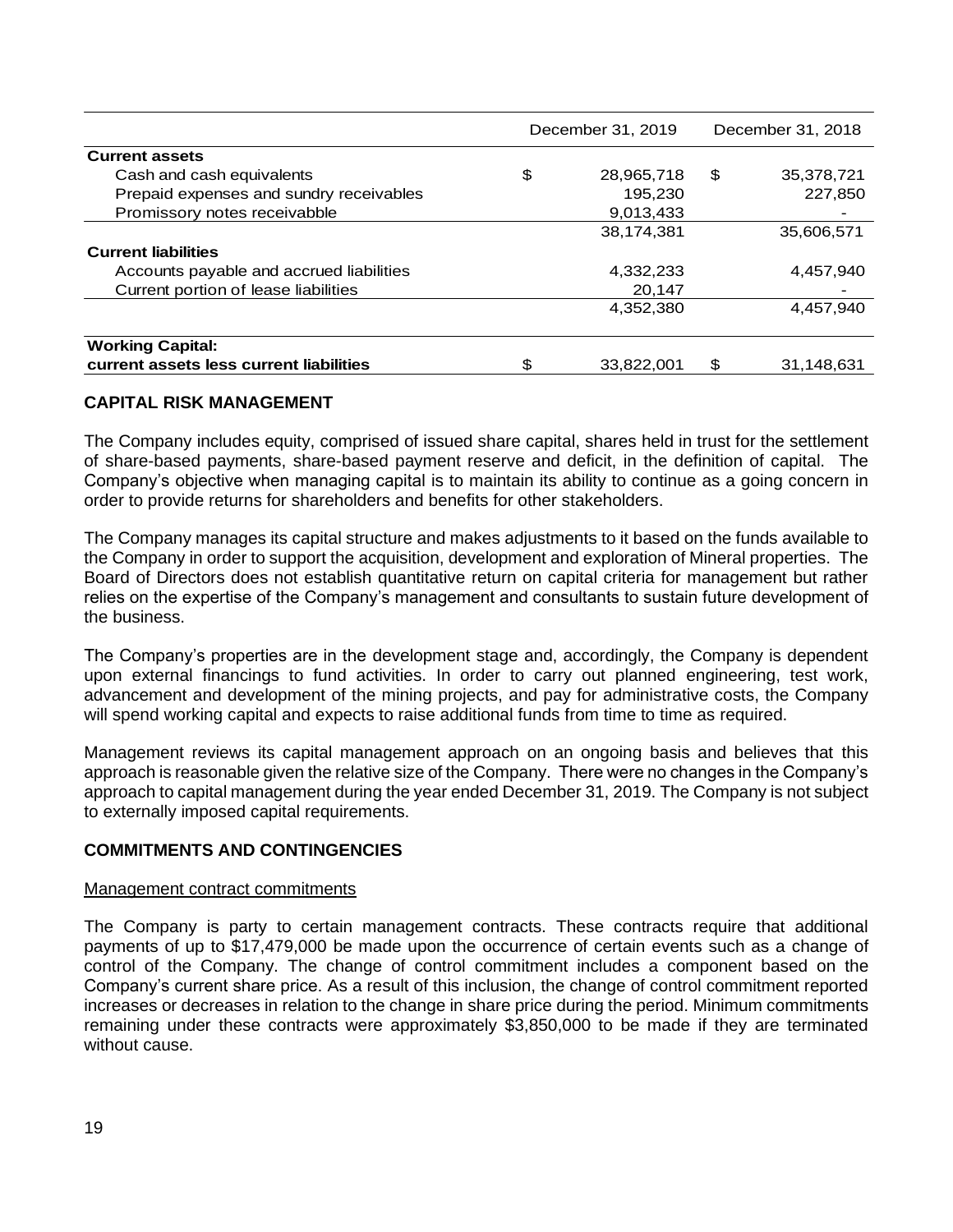## Legal contingencies

The Company is, from time to time, involved in various claims and legal proceedings. The Company cannot reasonably predict the likelihood or outcome of these activities. The Company does not believe that adverse decisions in any pending or threatened proceedings related to any matter, or any amount that may be required to be paid in connection thereto, will have a material effect on the financial condition or future results of operations. As at December 31, 2019 and 2018, no amounts have been accrued related to such matters.

#### Environmental commitments

The Company's mining, development and exploration activities are subject to various federal, state and international laws and regulations governing the protection of the environment. These laws and regulations are continually changing and generally becoming more restrictive. The Company conducts its operations so as to protect public health and the environment and believes its operations are materially in compliance with all applicable laws and regulations. The Company has made, and expects to make in the future, expenditures to comply with such laws and regulations.

#### Other commitments

The Federal Constitution of Brazil has established that the states, municipalities, federal district and certain agencies of the federal administration are entitled to receive royalties for the exploitation of Mineral Resources by holders of mining concessions (including extraction permits). The royalty rate for gold is currently 1.5% Federal law 13,540/17) arising from the sale of the mineral product, less the sales taxes of the mineral product. No royalties are currently due.

The Volta Grande Gold Project does not have any other royalties attached to the project beyond the aforementioned 1.5% royalty to the Brazilian government.

Under a successfully renegotiated agreement with CPRM in March 2008, the Company maintains an interest-bearing term deposit to cover the future royalty payments, starting September 30, 2008. As at December 31, 2019, no royalty payments have been paid.

The capital resources of the Company are property, plant and equipment at \$18,809,111 (net book value). The Company began capitalizing development costs effective February 2, 2017 upon the initial grant of the LI.

# **OFF BALANCE SHEET ARRANGEMENTS**

The Company is not party to any off-balance sheet arrangements.

# **RELATED PARTY TRANSACTIONS**

During the twelve months ended December 31, 2019 and 2018, the Company entered into the following transactions in the ordinary course of business with related parties that are not subsidiaries of the Company.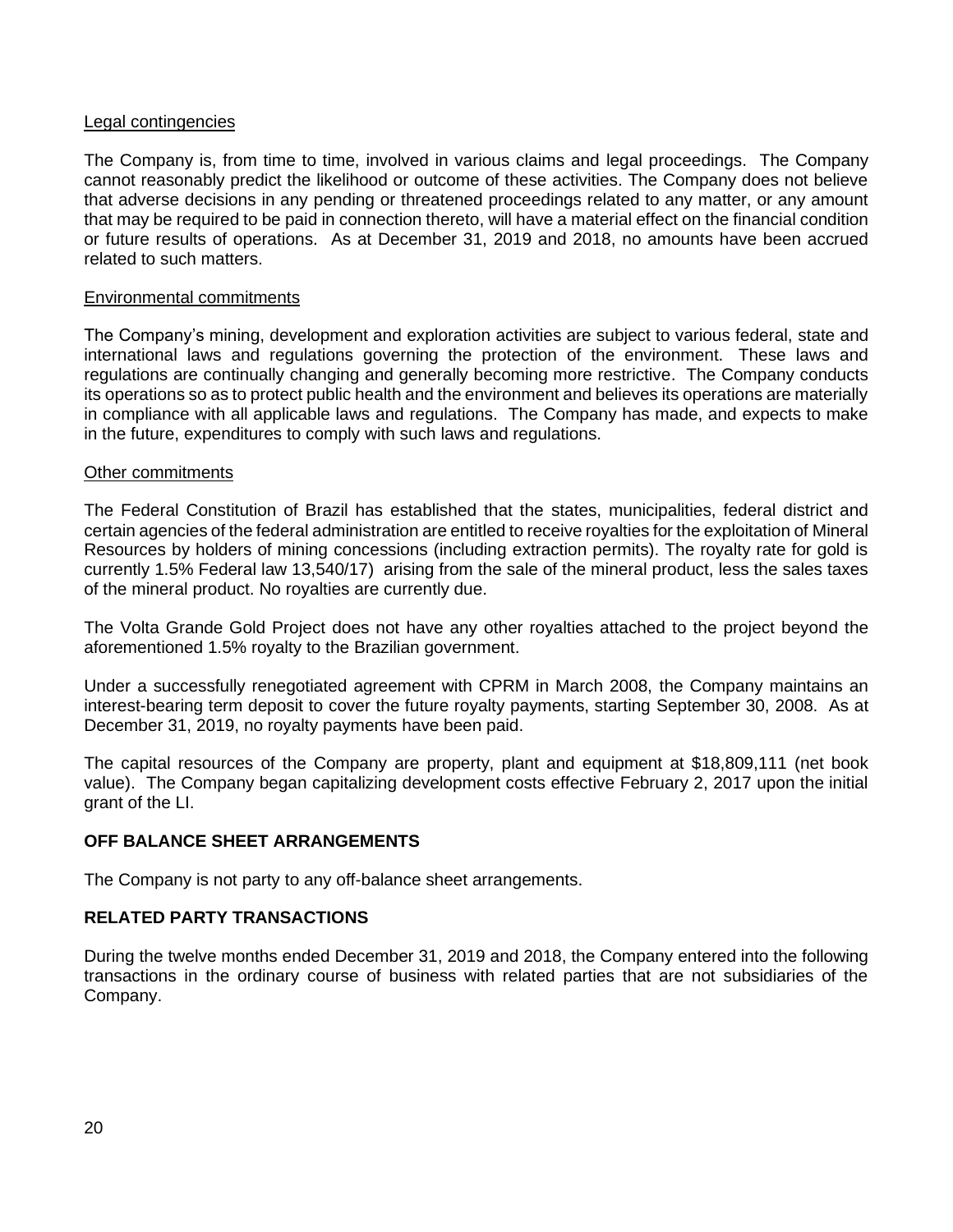|                                      | Purchases of goods/services |               |  |
|--------------------------------------|-----------------------------|---------------|--|
|                                      | Year ended                  |               |  |
|                                      | December 31,                |               |  |
|                                      | 2019                        | 2018          |  |
| 2227929 Ontario Inc.                 | 480,000<br>S.               | \$<br>497,170 |  |
| Forbes & Manhattan, Inc.             | 325,000                     | 312,000       |  |
| Troilus Gold Corp.                   |                             | 4.157         |  |
| Directors' promissory notes interest | (292,379)                   | (280, 381)    |  |

The Company shares office space with other companies who may have common officers and directors. The costs associated with the use of this space, including the provision of office equipment and supplies, are administered by 2227929 Ontario Inc. to whom the Company pays a monthly fee of \$40,000. 2227929 Ontario Inc. does not have any officers or directors in common with the Company.

Mr. Stan Bharti, a former director of the Company, is the Executive Chairman of Forbes & Manhattan, Inc., a corporation that provides business development services to the Company. Forbes & Manhattan, Inc. charges a monthly consulting fee of \$25,000.

In January 2019, the Company purchased 3,000,000 common shares of Troilus Gold Corp. for \$1,929,620, including commissions, an average price per share of \$0.643. In February 2019, the Company sold these shares at an average price of \$0.659 per share including commissions. A gain of \$48,599 was recognized with respect to this disposition of shares.

The Company and Troilus Gold Corp. ("Troilus") previously shared common directors and officers, including Mr. Peter Tagliamonte, Mr. Bruce Humphrey, and Mr. Denis Arsenault. The Company and Troilus currently share one common officer, Mr. Ian Pritchard.

The following balances included in the Company's accounts were outstanding at the end of the reporting period:

|                                       | Amounts owed by related |                          | Amounts owed to related |         |     |           |  |
|---------------------------------------|-------------------------|--------------------------|-------------------------|---------|-----|-----------|--|
|                                       |                         | parties                  | parties<br>31-Dec-19    |         |     |           |  |
|                                       | 31-Dec-19               | 31-Dec-18                |                         |         |     | 31-Dec-18 |  |
| Directors and officers of the Company | \$9,013,433             | \$10,280,381             | \$                      | 117,221 | -\$ | 56,882    |  |
| 2227929 Ontario Inc.                  |                         | $\overline{\phantom{a}}$ |                         |         |     | 17,871    |  |
| Forbes & Manhattan, Inc.              | -                       |                          |                         |         |     | 12,000    |  |
| Troilus Gold Corp.                    | -                       | $\blacksquare$           |                         |         |     | 1,743     |  |

Amounts owed by related parties reflect the promissory notes entered into with directors of the Company in April 2018 plus accrued interest.

The amounts outstanding are unsecured and will be settled in cash. No guarantees have been given or received. No expense has been recognized in the current or prior periods for bad or doubtful debts in respect of the amounts owed by related parties.

*Compensation of key management personnel of the Company*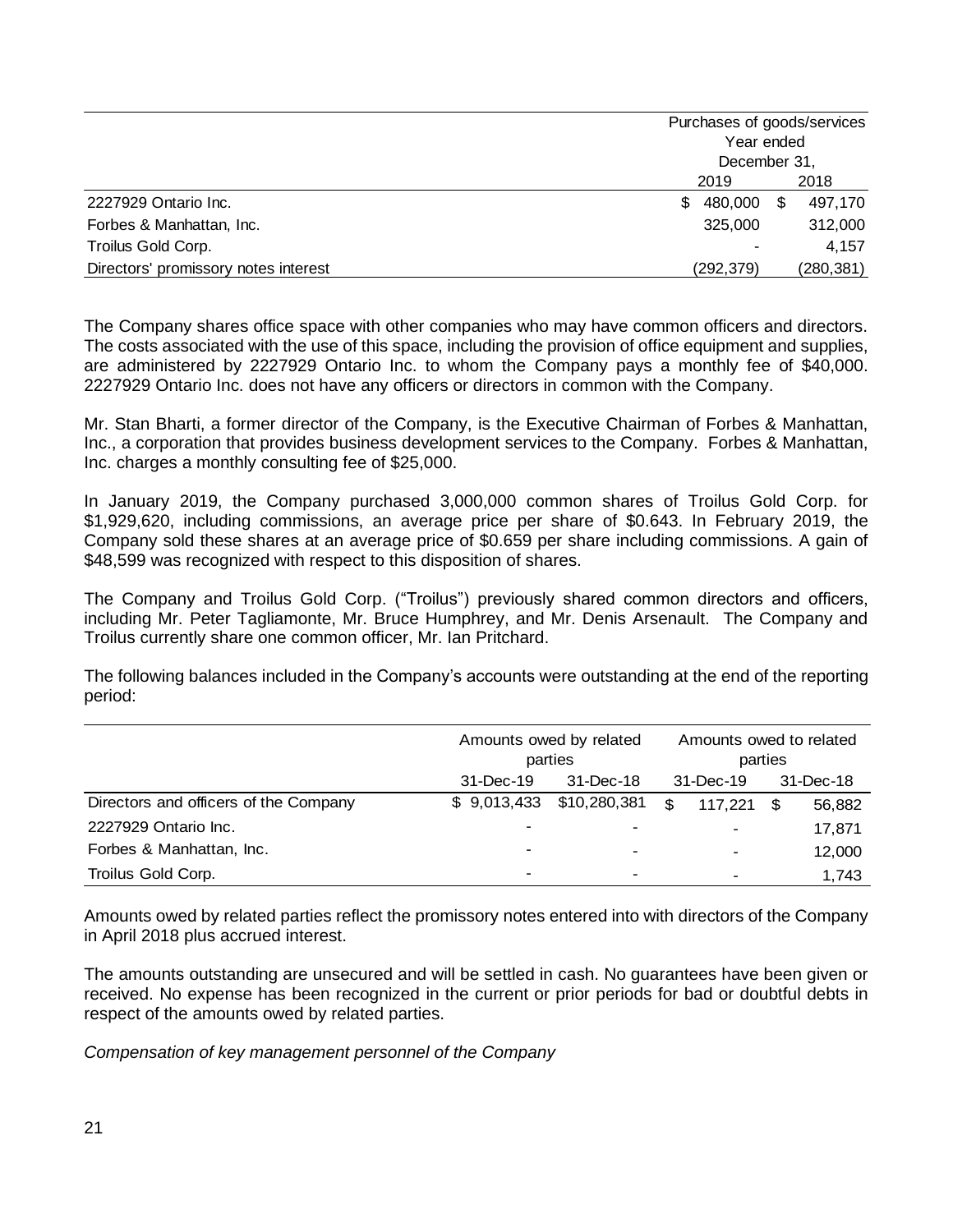The remuneration of directors and other members of key management personnel during the period were as follows:

|                      |             | Year ended<br>December 31, |  |  |
|----------------------|-------------|----------------------------|--|--|
|                      |             |                            |  |  |
|                      | 2019        | 2018                       |  |  |
| Short-term benefits  |             | \$2,781,152 \$ 2,336,101   |  |  |
| Share-based payments | $\,$        | 348,027                    |  |  |
| DSU expense          | 308,877     | 605,969                    |  |  |
|                      | \$3,090,029 | \$3,290,097                |  |  |

In accordance with IAS 24 Related Party Disclosures, key management personnel are those persons having authority and responsibility for planning, directing and controlling the activities of the Company, directly or indirectly, including any directors (executive and non-executive) of the Company.

The remuneration of directors and key executives is determined by the compensation committee having regard to the performance of individuals and market trends.

More detailed information regarding the compensation of officers and directors of the Company is disclosed in the management information circular. The most recent management information circular is available under profile of the Company on SEDAR at [www.sedar.com.](http://www.sedar.com/)

# **FINANCIAL INSTRUMENTS AND OTHER INSTRUMENTS**

The carrying value of cash and cash equivalents, prepaid expenses, sundry receivable and accounts payable approximate their fair values due to the short maturity of those instruments.

The Company's risk exposures and their impacts on the Company's financial instruments are summarized below. There have been no significant changes in the risks, objectives, policies and procedures for managing risk during the year ended December 31, 2019.

#### Credit risk

Credit risk arises from the non-performance by counterparties of contractual financial obligations. The Company's primary counterparties related to its cash and cash equivalents and term investment carry an investment grade rating as assessed by external rating agencies. The Company maintains all of its cash and cash equivalents and term investment with major Canadian and Brazilian financial institutions. Deposits held with these institutions may exceed the amount of insurance provided on such deposits. The Company's promissory notes are held by directors of the Company. Management has assessed the credit risk associated with these promissory notes and based on the credit-worthiness of the parties involved, the Company has assessed a low risk credit risk.

The Company's maximum exposure to credit risk at the statement of financial position date is the carrying value of cash and cash equivalents, promissory notes receivable and term.

#### Liquidity risk

The Company manages liquidity risk by maintaining adequate cash and cash equivalent balances. The Company continuously monitors and reviews both actual and forecasted cash flows, and also matches the maturity profile of financial assets and liabilities.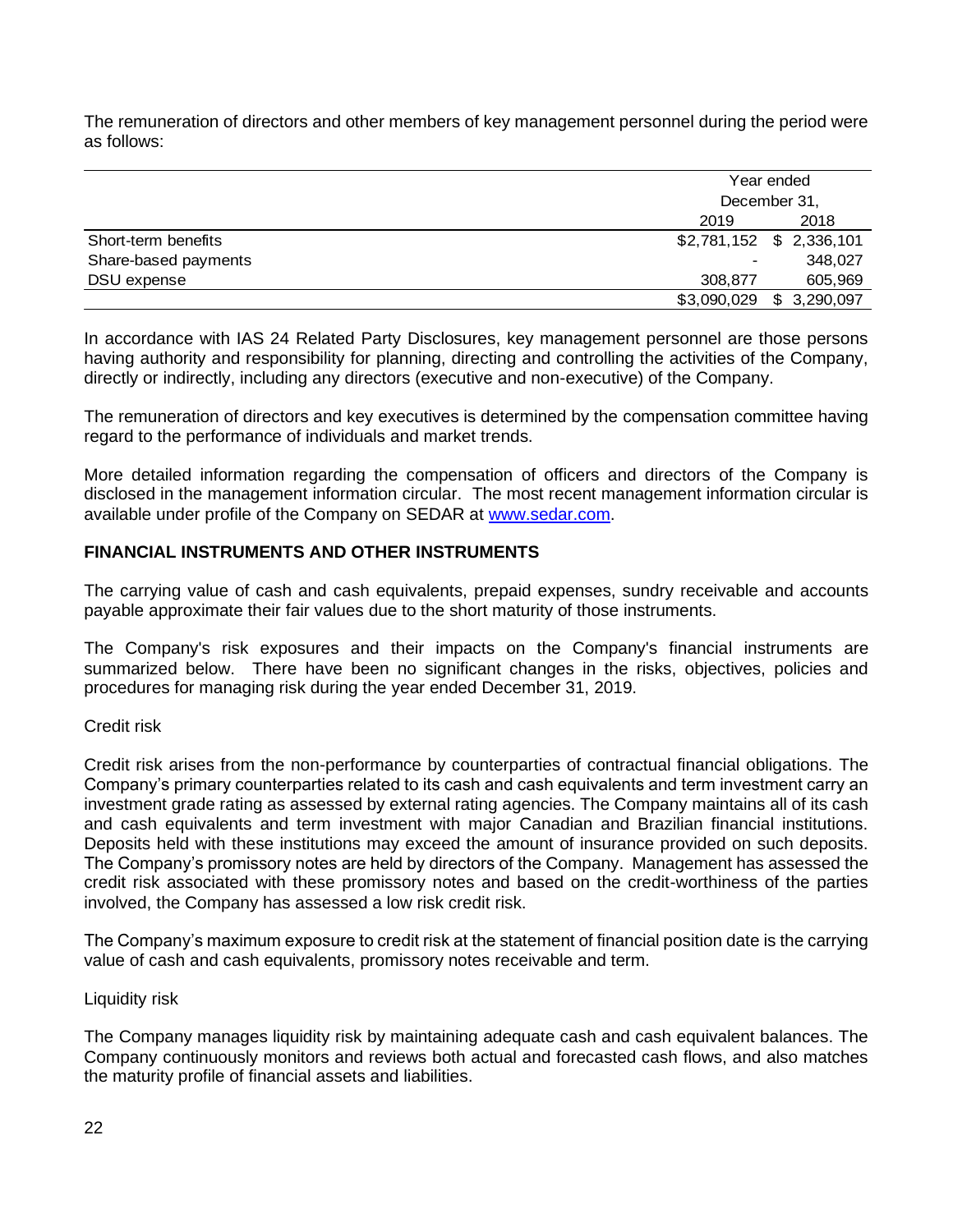As at December 31, 2019, the Company had current assets of \$38,174,381 to settle current liabilities of \$4,352,380. Approximately \$3,472,000 of the Company's financial liabilities as at December 31, 2019 have contractual maturities of less than 30 days and are subject to normal trade terms. Of this amount, approximately \$2,154,000 has been payable for over 180 days.

Market risk

(a) Interest rate risk

The Company's cash and cash equivalents are subject to interest rate cash flow risk as they carry variable rates of interest. The Company's interest rate risk management policy is to purchase highly liquid investments with a term to maturity of one year or less on the date of purchase.

Based on cash and cash equivalent balances on hand at December 31, 2019, a 0.1% change in interest rates could result in a corresponding change in net loss of approximately \$29,000 (December 31, 2018 - \$35,000).

(b) Currency risk

As the Company operates on an international basis, foreign exchange risk exposures arise from transactions and balances denominated in foreign currencies. The Company's foreign currency risk arises primarily with respect to the United States dollar and Brazilian Real. Fluctuations in the exchange rates between these currencies and the Canadian dollar could have a material effect on the Company's business, financial condition and results of operations. The Company does not engage in any hedging activity to mitigate this risk.

A strengthening of \$0.01 in the United States dollar against the Brazilian Real would have increased net loss by approximately \$98,000 for the year ended December 31, 2019 (for the year ended December 31, 2018 - \$87,000). A strengthening of \$0.01 in the Canadian dollar against the United States dollar would have decreased other comprehensive income by approximately \$24,000 for the year ended December 31, 2019 (for the year ended December 31, 2018 - \$22,000).

As at December 31, 2019 the monetary balances in non-Canadian dollar currencies are as follows:

|                                          |     | <b>Brazilian</b> |    | <b>United States</b> |
|------------------------------------------|-----|------------------|----|----------------------|
|                                          |     | Reais            |    | Dollar               |
| Cash                                     | R\$ | 884,190          |    | 53                   |
| Accounts receivable and prepaid expenses |     | 172,194          |    | ۰.                   |
| Long term investment                     |     | 1,806,839        |    |                      |
| Accounts payable                         |     | (12, 426, 875)   |    |                      |
| Leases                                   |     | (227, 051)       |    |                      |
|                                          | R\$ | (9,790,703)      | \$ | 53                   |

# **OUTSTANDING SHARE DATA**

Authorized unlimited common shares without par value – 449,976,915 are issued and outstanding as at March 24, 2020.

Authorized unlimited special shares – zero outstanding.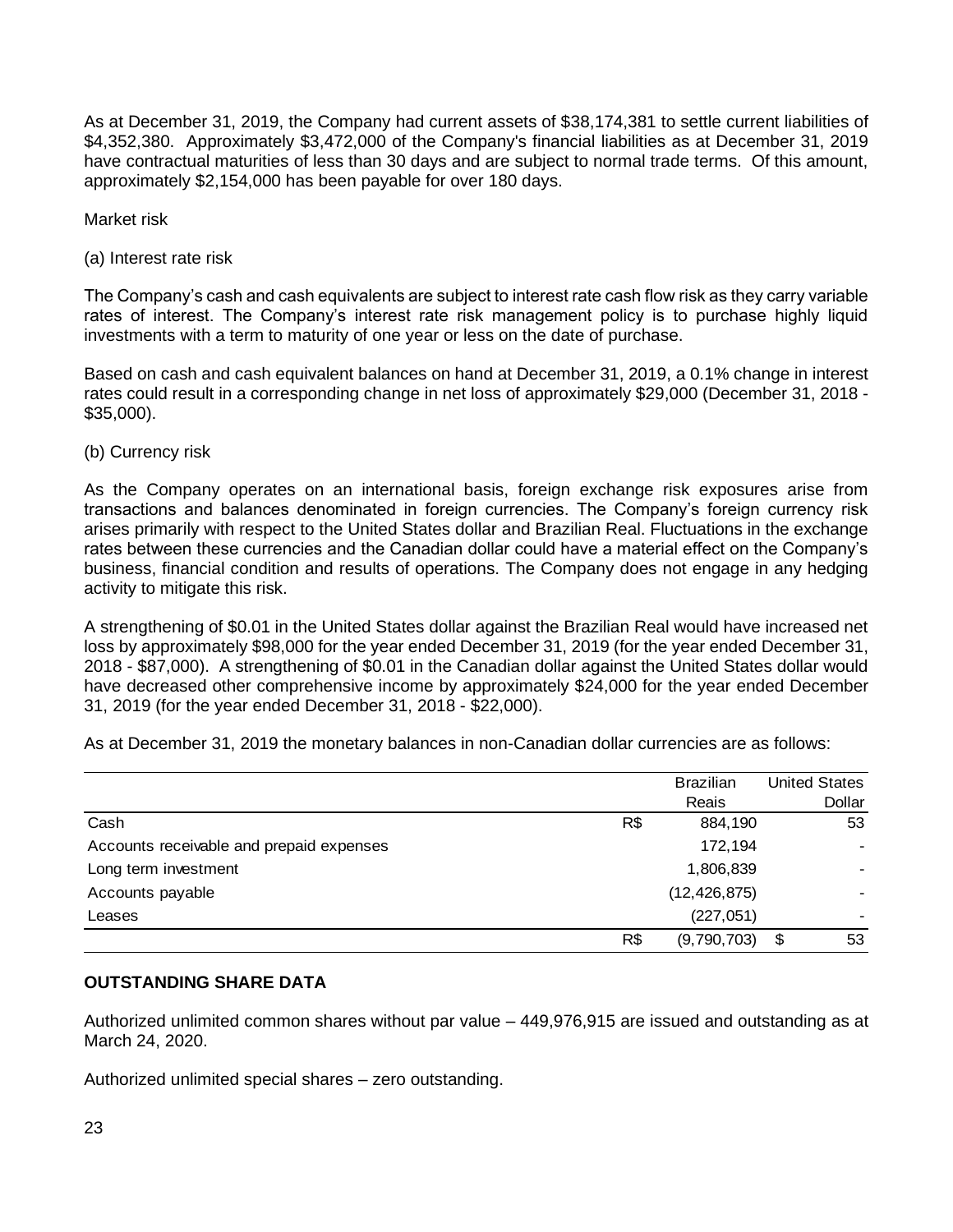Stock options outstanding as at March 24, 2020 are as follows:

| Number of stock options outstanding |      | Exercise price | Expiry date     |
|-------------------------------------|------|----------------|-----------------|
|                                     |      |                |                 |
| 4,610,000                           | \$   | 0.22           | $6 -$ Apr $-20$ |
| 350,000                             | \$   | 0.22           | 8-Jun-20        |
| 4,648,333                           | \$   | 0.85           | 14-Nov-21       |
| 250,000                             | \$   | 0.23           | 15-Jun-23       |
| 9,858,333                           | - \$ | 0.52           |                 |

As at March 24, 2020, there were 17,714,750 DSU's outstanding, of which 17,470,083 have vested at March 24, 2020.

# **RISKS AND UNCERTAINTIES**

The operations of the Company are speculative due to the high-risk nature of its business, which are the acquisition, financing, development and exploration of mining properties. These risk factors could materially affect the Company's future operating results and could cause actual events to differ materially from those described in forward–looking information relating to the Company. Please refer to the Company's Annual Information Form for the year ended December 31, 2019 filed on SEDAR on March 24, 2020 for a full description of the Company's risks in addition to those highlighted below.

# Coronavirus (COVID-19)

On January 30, 2020, the World Health Organization declared the coronavirus outbreak (COVID-19) a "Public Health Emergency of International Concern" and on March 11, 2020, declared COVID-19 a pandemic. The current COVID-19 pandemic is significantly impacting the global economy and commodity and financial markets. The full extent and impact of the COVID-19 pandemic is unknown and to date has included extreme volatility in financial markets, a slowdown in economic activity, extreme volatility in commodity prices and has raised the prospect of an extended global recession. As well, as efforts are undertaken to slow the spread of the COVID-19 pandemic, the operation and development of projects may be impacted as governments have declared a state of emergency or taken other actions. If the operation or development of one or more of the operations or projects of the Company is suspended, it may have a material adverse impact on the Company's profitability, results of operations, and financial condition. The broader impact of the COVID-19 pandemic on investors, businesses, the global economy or financial and commodity markets may also have a material adverse impact on the Company's profitability, results of operations and financial conditions. On March 20, 2020, Brazil declared a state of emergency, freeing up funds for the federal government to fight the coronavirus. The extent to which the coronavirus impacts the Company's results will depend on future developments, which are highly uncertain and cannot be predicted, including new information which may emerge concerning the severity of the coronavirus and actions taken to contain the coronavirus or its impact, among others.

# Nature of Mining, Mineral Exploration and Development Projects

Development projects have no operating history upon which to base estimates of future capital and operating costs. For development projects, Mineral Resource estimates and estimates of operating costs are, to a large extent, based upon the interpretation of geologic data obtained from drill holes and other sampling techniques, and feasibility studies, which derive estimates of capital and operating costs based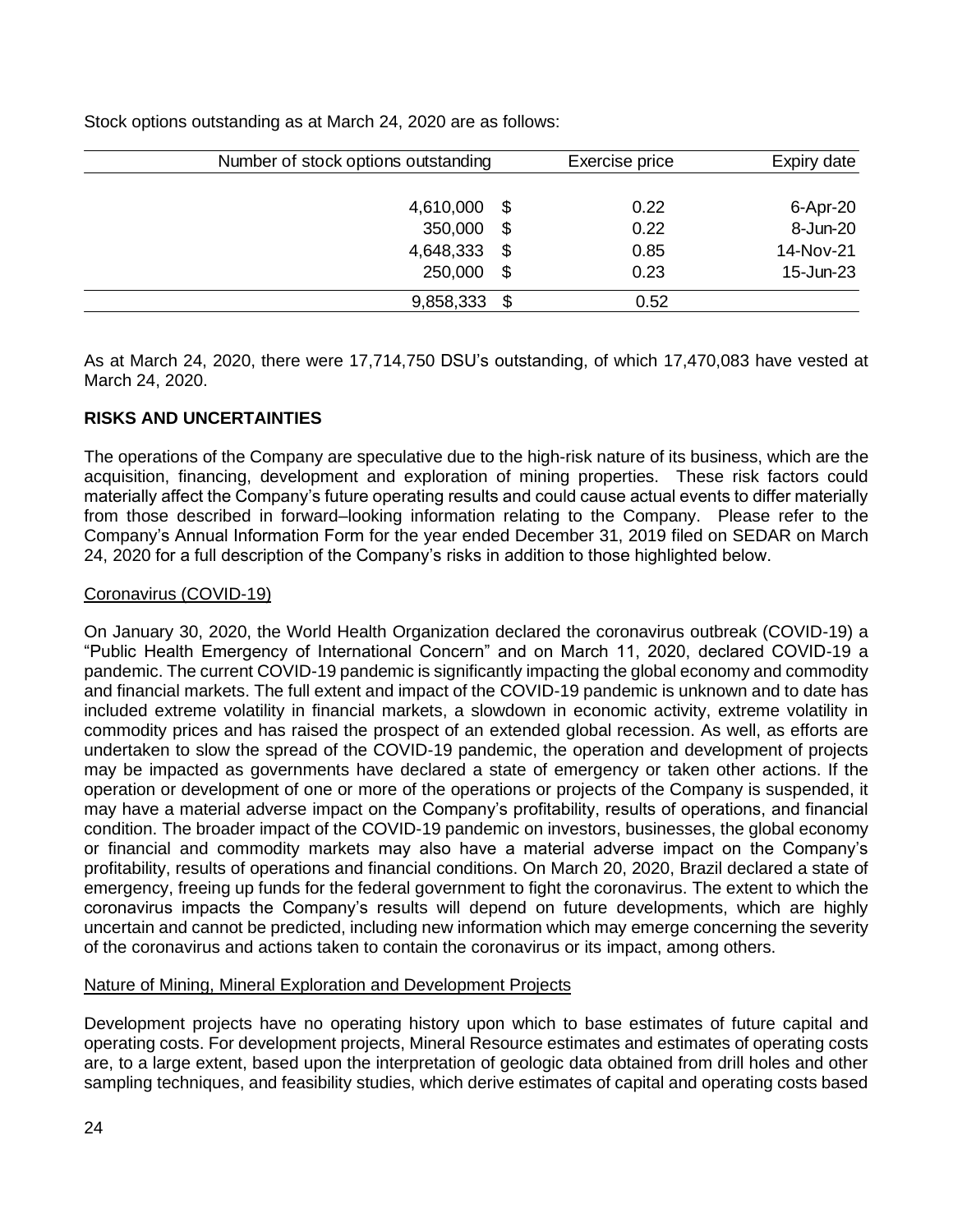upon anticipated tonnage and grades of ore to be mined and processed, ground conditions, the configuration of the Mineral deposit, expected recovery rates of Minerals from ore, estimated operating costs, and other factors. As a result, actual production, cash operating costs and economic returns could differ significantly from those estimated. It is not unusual for new mining operations to experience problems during the start-up phase, and delays in the commencement of production often can occur.

Mineral exploration is highly speculative in nature. There is no assurance that exploration efforts will be successful. Even when Mineralization is discovered, it may take several years until production is possible, during which time the economic feasibility of production may change. Substantial expenditures are required to establish measured, indicated and inferred Mineral Resources through drilling. Upon completion of a feasibility study, with an accompanying economic analysis, proven and probable Mineral reserves may be estimated. Because of these uncertainties, no assurance can be given that exploration programs will result in the expansion of Mineral Resources or the establishment of Mineral reserves. There is no certainty that the expenditures made towards the search and evaluation of Mineral deposits will result in discoveries or development of commercial quantities of ore.

Mine development capital cost estimates are vulnerable to market forces, cost escalations and reductions, exchange rate fluctuations and supplier price changes. These factors can affect capital cost estimates.

#### Licences and Permits, Laws and Regulations

The Corporation's development and exploration activities, including mine, mill and infrastructure facilities, require permits and approvals from various government authorities, and are subject to extensive federal, state and local laws and regulations governing prospecting, development, production, transportation, exports, taxes, labour standards, occupational health and safety, mine safety and other matters. Such laws and regulations are subject to change, can become more stringent and compliance can therefore become more time consuming and costly. Indigenous land demarcation can change and expand. New protected land can be established and expanded. In addition, the Corporation may be required to compensate those suffering loss or damage by reason of its activities. There can be no assurance that the Corporation will be able to maintain or obtain all necessary licences, permits and approvals that may be required to explore and develop its properties, commence construction or to operate its mining facilities.

The costs and potential delays associated with obtaining or maintaining the necessary authorizations and licences and complying with these authorizations, licences and applicable laws and regulations could stop or materially delay or restrict the Corporation from proceeding with the development of the Volta Grande Gold Project. The recent litigation process with the Agrarian Court of Altamira, and other claims and injunctions brought against the Corporation are examples of legal claims that affect, and may continue to affect, the Volta Grande Gold Project. Any failure to comply with applicable laws, regulations, authorizations or licences, even if inadvertent, could result in interruption or termination of exploration, development or mining operations or logistics operations, or material fines, penalties or other liabilities that could have a material adverse effect on the Corporation's business, reputation, properties, results of operations, financial condition, prospects or community relations. Claims, lawsuits and injunctions may be brought by parties looking to prevent the Corporation from advancing its projects. The Corporation can make no assurance that it will be able to maintain or obtain all of the required Mineral licences and authorizations on a timely basis, if at all. There is no assurance that it will obtain the corresponding mining concessions, or that if they are granted, that the process will not be heavily contested and thus costly and time consuming to the Corporation. In addition, it may not obtain one or more licences. Any such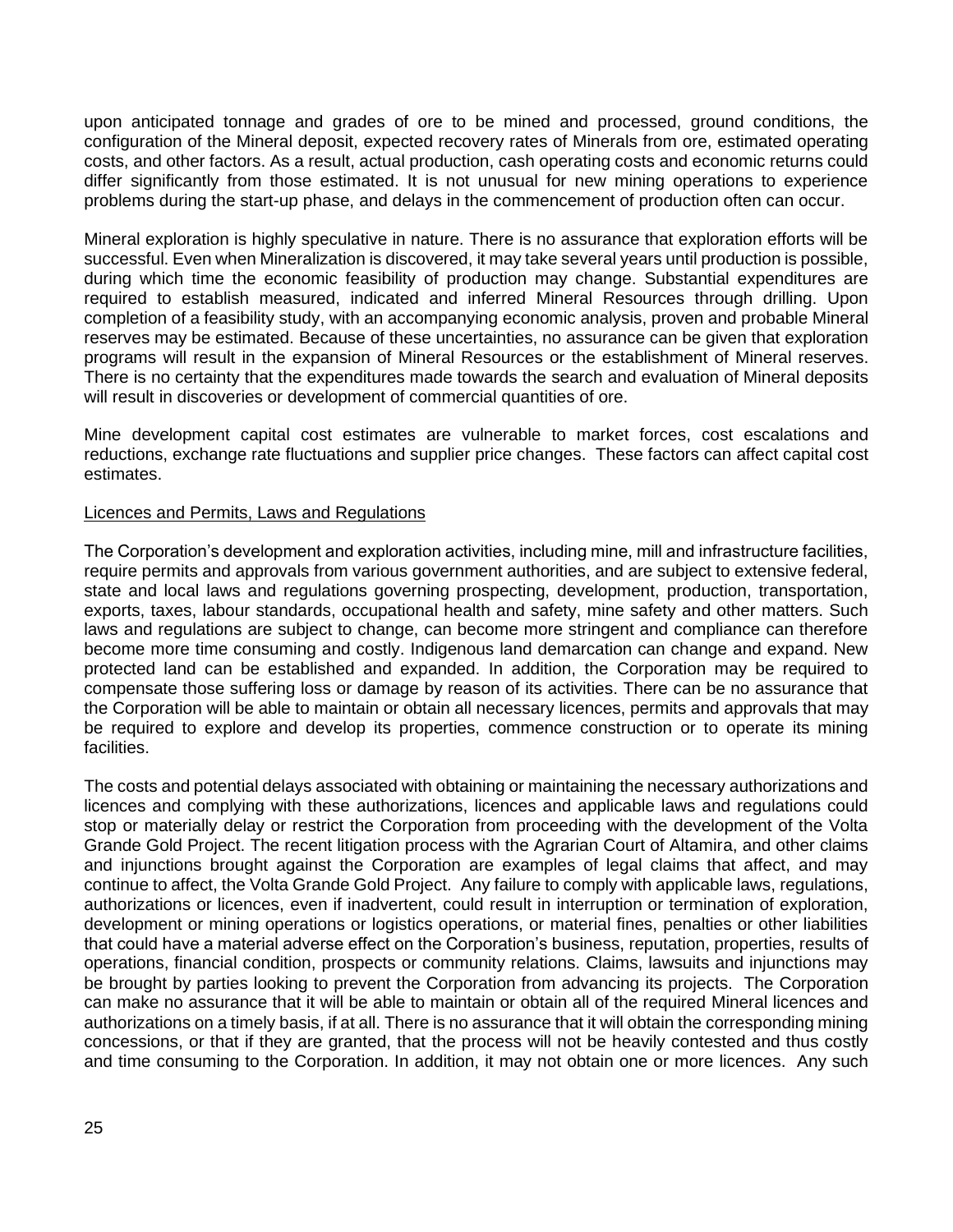failure may have a material adverse effect on the Corporation's business, results of operations and financial condition.

The Volta Grande LI outlined a timeframe to complete construction of the PVG within a 3 years period. As a result of the delays arising from the court ruling requiring Belo Sun to undertake a new Indigenous Study, the Company engaged SEMAS in discussions regarding this issue. SEMAS has confirmed with the company that the time schedule of the LI was suspended with the judicial court ruling received on April 2017 and that once the LI is re-instated the time for completion of the LI will commence.

#### Mineral Resource and Mineral Reserve Estimates May be Inaccurate

There are numerous uncertainties inherent in estimating Mineral Resources and reserves, including many factors beyond the control of the Corporation. Such estimates are a subjective process, and the accuracy of any Mineral Resource or reserve estimate is a function of the quantity and quality of available data and of the assumptions made and judgments used in geological interpretation. These amounts are estimates only and the actual level of recovery of Minerals from such deposits may be different. Differences between management's assumptions, including economic assumptions such as metal prices, market conditions and actual events could have a material adverse effect on the Corporation's Mineral Resource and reserve estimates, financial position and results of operations.

#### Uncertainty Relating to Mineral Resources

Mineral Resources that are not Mineral reserves do not have demonstrated economic viability. Due to the uncertainty that may attach to Mineral Resources, there is no assurance that Mineral Resources will be upgraded to Mineral reserves.

#### Foreign Operations

At present, the Mineral properties of Belo Sun are located in Brazil. As a result, the operations of the Corporation are exposed to various levels of political, economic and other risks and uncertainties associated with operating in a foreign jurisdiction. These risks and uncertainties include, but are not limited to, currency exchange rates; price controls; import or export controls; currency remittance; high rates of inflation; labour unrest; renegotiation or nullification of existing permits, applications and contracts; tax disputes; changes in tax policies; restrictions on foreign exchange; changing political conditions; community relations; Indigenous relations; NGO activity; currency controls; and governmental regulations and legislation that may require the awarding of contracts of local contractors or require foreign contractors to employ citizens of, or purchase supplies from, a particular jurisdiction. Changes, if any, in mining or investment policies or shifts in political attitudes in Brazil or other countries in which Belo Sun may conduct business, may adversely affect the operations of the Corporation. The Corporation may become subject to local political unrest or poor community relations that could have a debilitating impact on operations and, at its extreme, could result in damage and injury to personnel and site infrastructure.

Failure to comply with applicable laws and regulations may result in enforcement actions and include corrective measures requiring capital expenditures, installing of additional equipment or remedial actions. Parties engaged in mining operations may be required to compensate those suffering loss or damage by reason of mining activities and may have civil or criminal fines or penalties imposed for violations of applicable laws or regulations.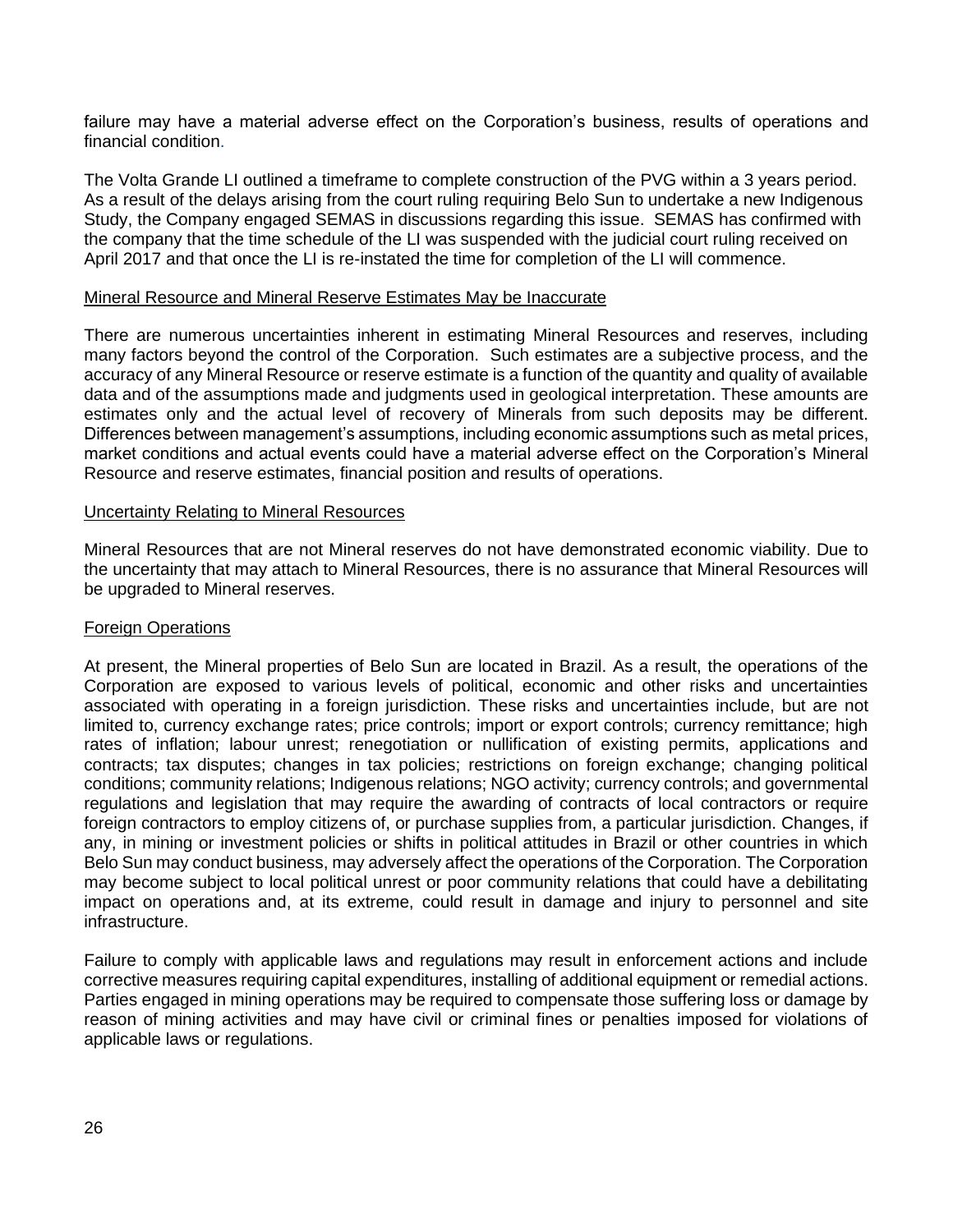# **Environmental**

The Company's activities are subject to extensive federal, state and local laws and regulations governing environmental protection and employee health and safety. Environmental legislation is evolving in a manner that is creating stricter standards, while enforcement, fines and penalties for non-compliance are more stringent. The cost of compliance with changes in governmental regulations has the potential to reduce the profitability of operations. Furthermore, any failure to comply fully with all applicable laws and regulations could have significant adverse effects on the Company, including the suspension or cessation of operations.

The current and future operations of the Corporation, including development and mining activities, are subject to extensive federal, state and local laws and regulations governing environmental protection, including protection and remediation of the environment and other matters. Activities at the Corporation's properties may give rise to environmental damage and create liability for the Corporation for any such damage or any violation of applicable environmental laws. To the extent the Corporation is subject to environmental liabilities, the payment of such liabilities or the costs that the Corporation may incur to remedy environmental pollution would reduce otherwise available funds and could have a material adverse effect on the Corporation. If the Corporation is unable to fully remedy an environmental problem, it might be required to suspend operations or enter into interim compliance measures pending completion of the required remedy. The potential exposure may be significant and could have a material adverse effect. The Corporation intends to minimize risks by taking steps to ensure compliance with environmental, health and safety laws and regulations and operating to applicable environmental standards.

Many of the local, state and federal environmental laws and regulations require the Corporation to obtain licences for its activities. The Corporation must update and review its licences from time to time, and is subject to environmental impact analyses and public review processes prior to approval of new activities. In particular, the Corporation's Mineral project is located in the Volta Grande do Xingu region, in the area proximal to the Belo Monte hydroelectric plant, on the Xingu River, which is one of the Amazon's most important rivers. Due to the existence of communities of Indigenous peoples and the region's biodiversity, the environmental licensing process of the Belo Monte dam has attracted a great deal of attention from the local communities, non-governmental organizations, the Federal Public Prosecutor Office, the Brazilian Institute of Environment and Renewable Natural Resources, and other Brazilian and foreign institutions. Therefore, environmental licensing of the Volta Grande Gold Project and relations with local communities and local Indigenous communities may be more challenging and time consuming and subject to greater scrutiny as compared to the environmental licensing process and community and social relations for other Mineral projects conducted in Brazil. Belo Sun can make no assurance that it will be able to maintain or obtain all of the required environmental and social licences on a timely basis, if at all.

In addition, it is possible that future changes in applicable laws, regulations and authorizations or changes in enforcement or regulatory interpretation could have a significant impact on the Corporation's activities. Those risks include, but are not limited to, the risk that regulatory authorities may increase bonding requirements beyond the Corporation's or its subsidiaries' financial capabilities. Developments elsewhere in the Brazilian mining industry or in relation to Brazilian mining legislation may add to regulatory processes and requirements, including additional scrutiny of all current permitting applications.

# Liquidity Concerns and Future Financings

The Corporation will require significant capital and operating expenditures in connection with the development of the Volta Grande Gold Project. There can be no assurance that the Corporation will be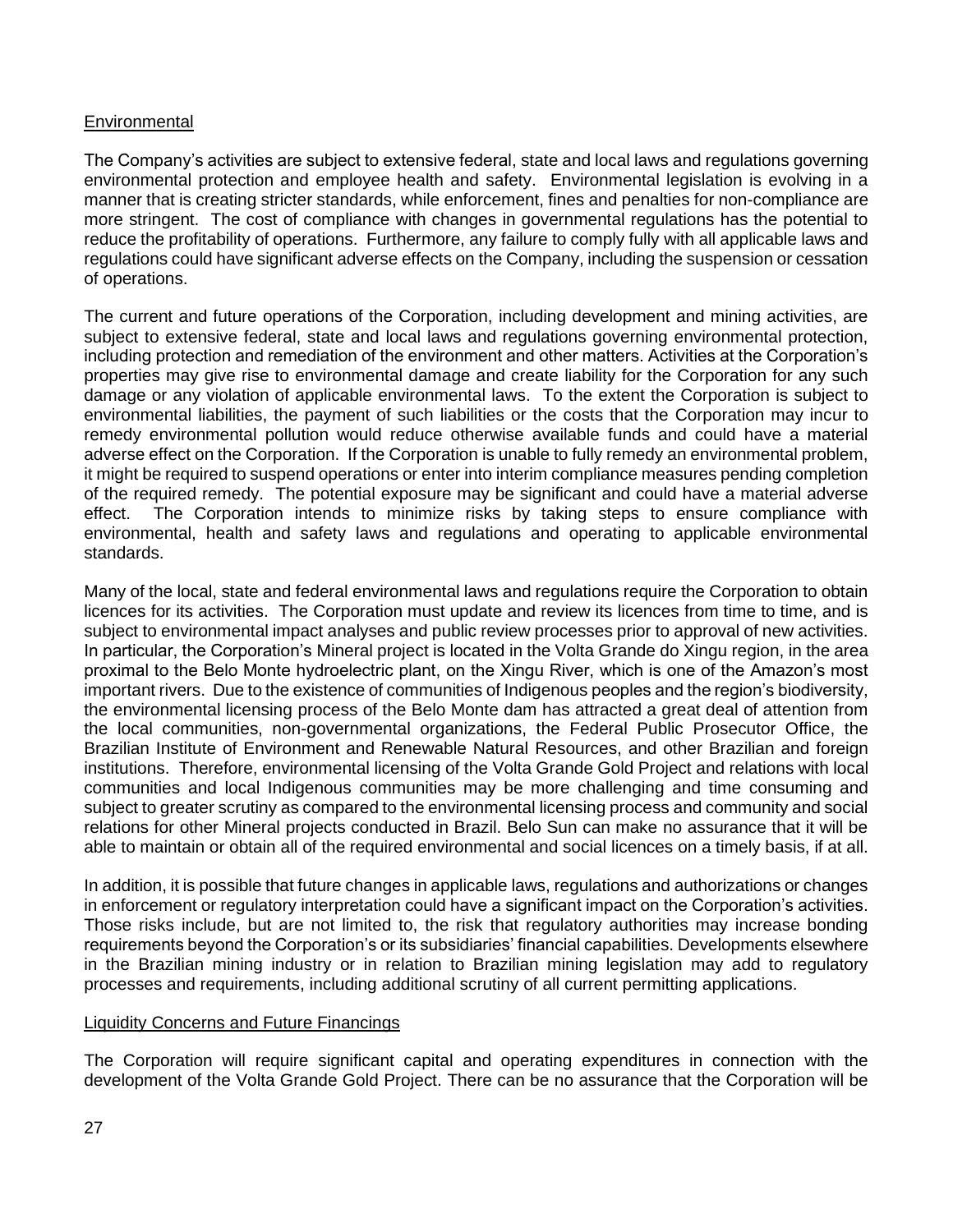successful in obtaining the required financing as and when needed. Volatile markets may make it difficult or impossible for the Corporation to obtain debt or equity financing on favourable terms, if at all. Failure to obtain additional financing on a timely basis may cause the Corporation to postpone or slow down its development plans, forfeit rights in some or all of the Corporation's properties or reduce or terminate some or all of its activities. In the event that the Corporation completes an equity financing, such financing could be extremely dilutive to current shareholders who invested in the Corporation at higher share prices and dilutive as compared to the Corporation's estimated net asset value per share and Mineral Resource or reserve ounces per share.

## Title to Properties

The acquisition of title to Mineral Resource properties is a very detailed and time-consuming process. The Corporation holds its interest in its properties indirectly through mining concession rights, exploration permits and exploration applications. Title to, and the area of, the permits may be disputed, or applications may lapse. There may be area overlaps as in the case with INCRA. There is no guarantee that such title will not be challenged or impaired. There may be challenges to the title of the properties in which the Corporation may have an interest, which, if successful, could result in the loss or reduction of the Corporation's interest in the properties. There are garimpeiros (informal miners) operating from time to time within the Corporation's property, and there may be issues and difficulties that could arise, including title disputes and the risk of the garimpeiros encroaching onto active areas of the Volta Grande Gold Project. The Company always advises the proper authorities of any illegal garimpeiro mining activity on its properties.

The Corporation may need to acquire title to additional surface rights and property interests to further development and exploration activities. There can be no assurances that the Corporation will be able to acquire such additional surface rights. To the extent additional surface rights are available, they may only be acquired at significantly increased prices, potentially adversely affecting financial performance of the Corporation.

# Project Development Costs

The Company plans to continue to develop its Volta Grande Gold Project. There can be no assurance that this project will be fully developed in accordance with the Company's current plans or completed on time or to budget, or at all.

# Litigation

Belo Sun has entered into legal binding agreements with various third parties on a consulting and partnership basis. The rights and obligations that arise from such agreements are open to interpretation and Belo Sun may disagree with the position taken by the various other parties resulting in a dispute that could potentially initiate litigation and cause Belo Sun to incur legal costs in the future. Given the speculative and unpredictable nature of litigation, the outcome of any future disputes could have a material adverse effect on Belo Sun.

#### Dependence on Key Personnel

The success of the Company is dependent upon the efforts and abilities of its senior management and board of directors. The loss of any member of the management team or board of directors should not but could have a material adverse effect upon the business and prospects of the Company. In such event,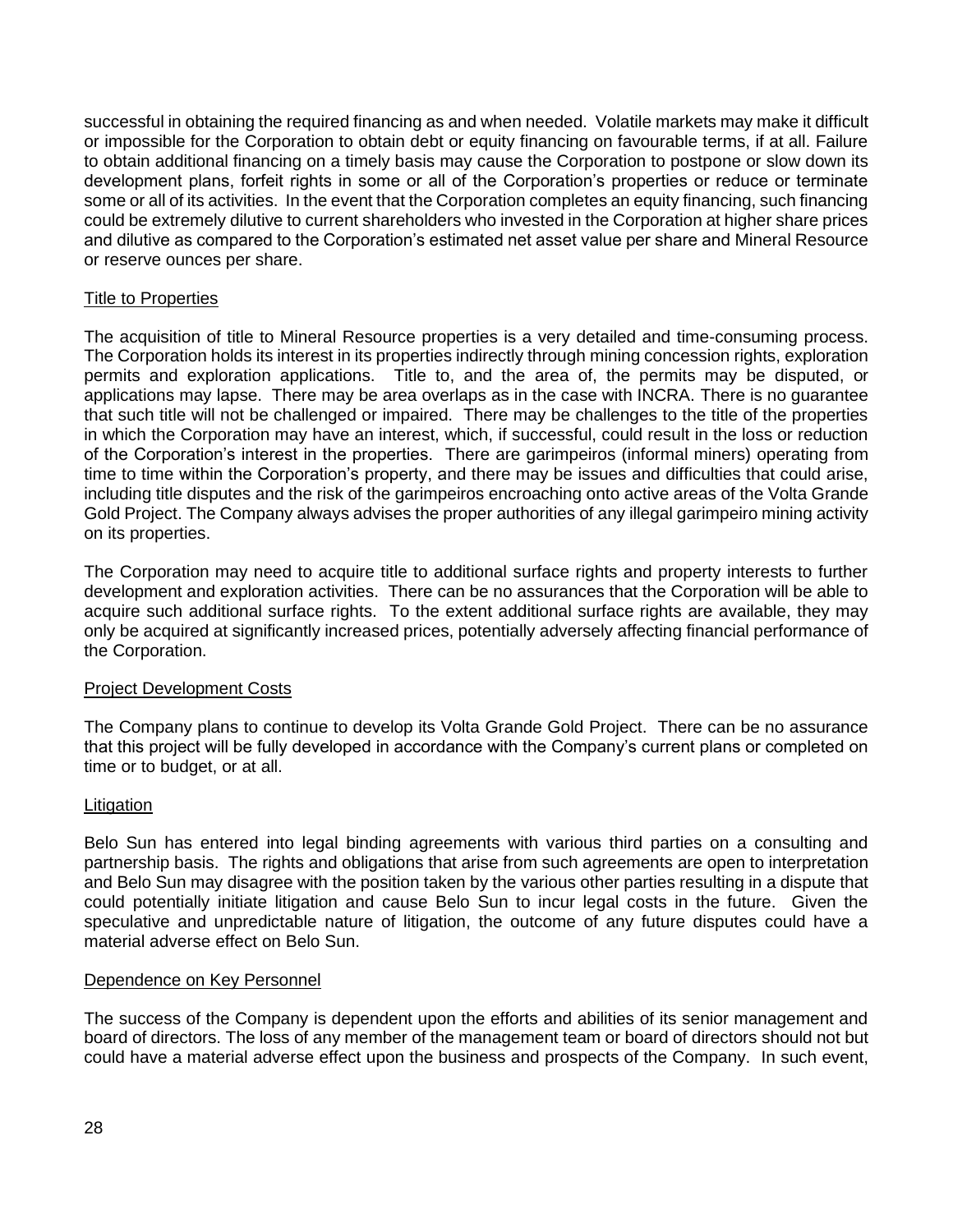the Company will seek satisfactory replacements but there can be no guarantee that appropriate personnel will be found.

### Conflicts of Interest

Certain of the directors and officers of the Company may serve from time to time as directors, officers, promoters and members of management of other companies involved in mining or natural Resource development and exploration and therefore it is possible that a conflict may arise between their duties as a director or officers of the Company and their duties as a director, officer, promoter or member of management of such other companies.

The directors and officers of the Company are aware of the existence of laws governing accountability of directors and officers for corporate opportunity and requiring disclosures by directors of conflicts of interest and the Company will rely upon such laws in respect of any directors' and officers' conflicts of interest or in respect of any breaches of duty by any of its directors or officers. All such conflicts will be disclosed by such directors or officers in accordance with applicable laws and the directors and officers will govern themselves in respect thereof to the best of their ability in accordance with the obligations imposed upon them by law.

# **DISCLOSURE CONTROLS AND PROCEDURES**

Management of the Company is responsible for establishing and maintaining disclosure controls and procedures. Management has designed such disclosure controls and procedures, or caused them to be designed under its supervision, to provide reasonable assurance that material information relating to the Company, including its consolidated subsidiaries, is made known to the Chief Executive Officer and the Chief Financial Officer by others within those entities.

The CEO and CFO have evaluated (or caused to be evaluated under their supervision) the effectiveness of the Company's disclosure controls and procedures as at December 31, 2019. Based upon the results of that evaluation, the CEO and CFO have concluded that as at December 31, 2019, the Company's disclosure controls and procedures were effective.

#### Internal Control Over Financial Reporting

Management, including the CEO and CFO, is responsible for establishing and maintaining adequate internal control over financial reporting. Under their supervision, the Company's internal control over financial reporting is a process designed to provide reasonable assurance regarding the reliability of financial reporting and the preparation of financial statements for external purposes in accordance with IFRS. The Company's internal control over financial reporting includes policies and procedures that:

▪ Pertain to the maintenance of records that, in reasonable detail, accurately and fairly reflect the transactions, acquisitions and dispositions of the assets of the Company;

▪ Provide reasonable assurance regarding the prevention or timely detection of unauthorized acquisition, use or disposition of the Company's assets that could have a material effect on the annual or interim financial statements.

Management used the criteria set forth by the Committee of Sponsoring Organizations of the Treadway Commission on Internal Control (COSO - 1992) Framework to design the Company's internal control over financial reporting.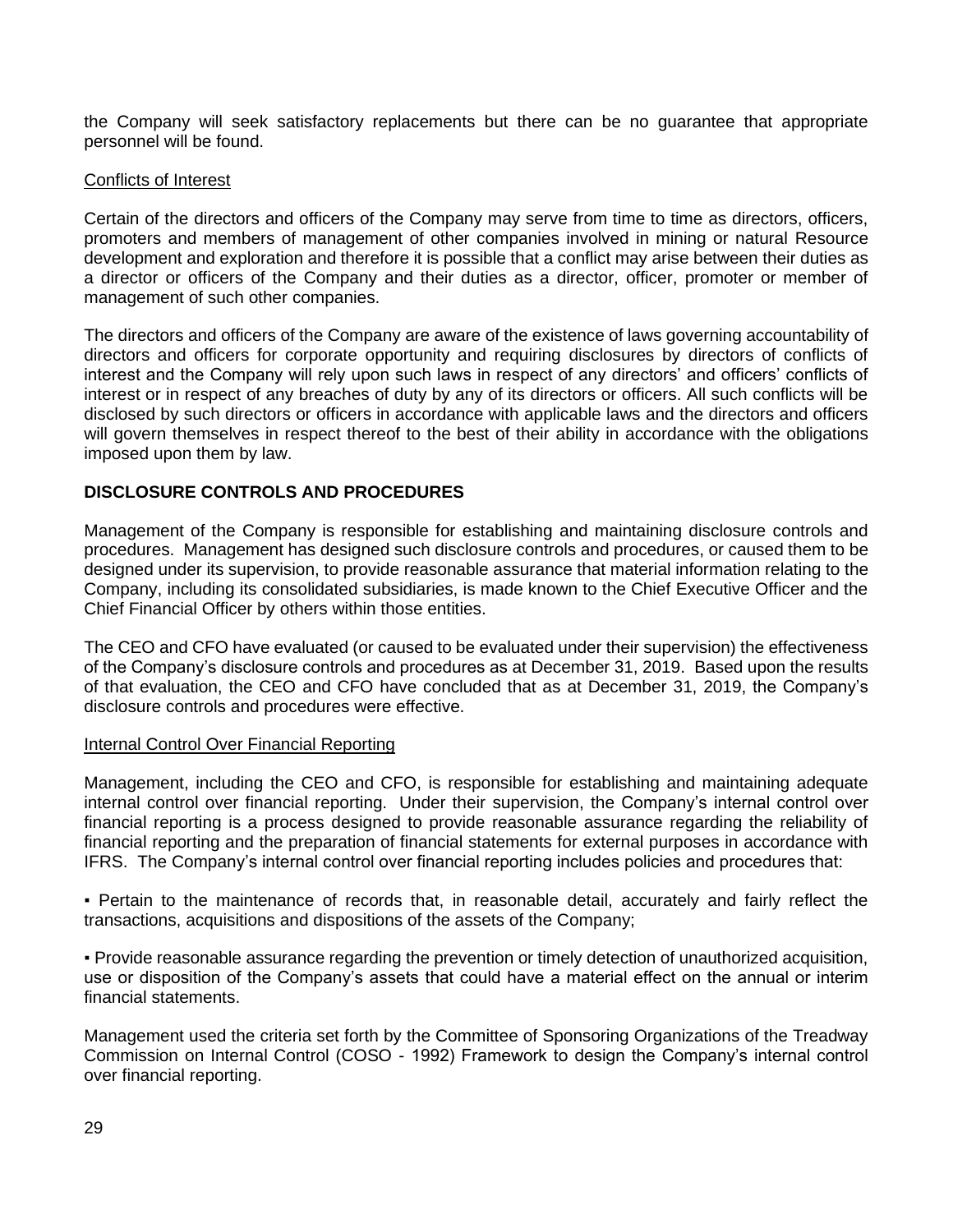The CEO and CFO have evaluated (or caused to be evaluated under their supervision) the Company's internal control over financial reporting as at December 31, 2019. Based on this assessment, the CEO and CFO have concluded that the Company's internal control over financial reporting was effective as at December 31, 2019.

There has been no change in the Company's internal control over financial reporting during the nine months ended December 31, 2019 that has materially affected, or is reasonably likely to materially affect, the Company's internal control over financial reporting.

### Limitations of Controls and Procedures

The Company's management, including the Chief Executive Officer and Chief Financial Officer, believe that disclosure controls and procedures and internal control over financial reporting, no matter how well conceived and operated, can provide only reasonable, not absolute, assurance that the objectives of the control system are met. Further, the design of a control system must reflect the fact that there are Resource constraints, and the benefits of controls must be considered relative to their costs. Because of the inherent limitations in all control systems, they cannot provide absolute assurance that all control issues and instances of fraud, if any, within the Company have been prevented or detected. These inherent limitations include the realities that judgments in decision-making can be faulty, and that breakdowns can occur because of simple error or mistake. Additionally, controls can be circumvented by the individual acts of some persons, by collusion of two or more people, or by unauthorized override of the controls. The design of any control system also is based in part upon certain assumptions about the likelihood of future events, and there can be no assurance that any design will succeed in achieving its stated goals under all potential future conditions. Accordingly, because of the inherent limitations in a cost-effective control system, misstatements due to error or fraud may occur and not be detected.

# **SIGNIFICANT ACCOUNTING POLICIES**

The Company's significant accounting policies can be found in Note 2 of its annual consolidated financial statements for the year ended December 31, 2019.

#### New and Future Accounting Pronouncements

Certain pronouncements were issued by the IASB or the IFRIC that are mandatory for accounting periods on or after January 1, 2019 or later periods. Many are not applicable or do not have a significant impact to the Company and have been excluded.

IFRS 16 – Leases ('IFRS 16") replaces IAS 17, Leases ("IAS 17"). The new model requires the recognition of almost all lease contracts on a lessee's statement of financial position as a lease liability reflecting future lease payments and a 'right-of-use asset' with exceptions for certain short-term leases and leases of low-value assets. In addition, the lease payments are required to be presented on the statement of cash flow within operating and financing activities for the interest and principal portions, respectively. The Company has applied IFRS 16 on January 1, 2019 using the modified retrospective approach, with the cumulative effect of initially applying the standard as an adjustment to retained earnings and no restatement of comparative information. Upon adoption, the Company has elected to apply the available exemptions for short-term leases and leases of low-value assets. The Company has also elected to apply the practical expedient whereby leases whose term ends within 12 months of the date of the initial application would be accounted for in the same way as short-term leases.